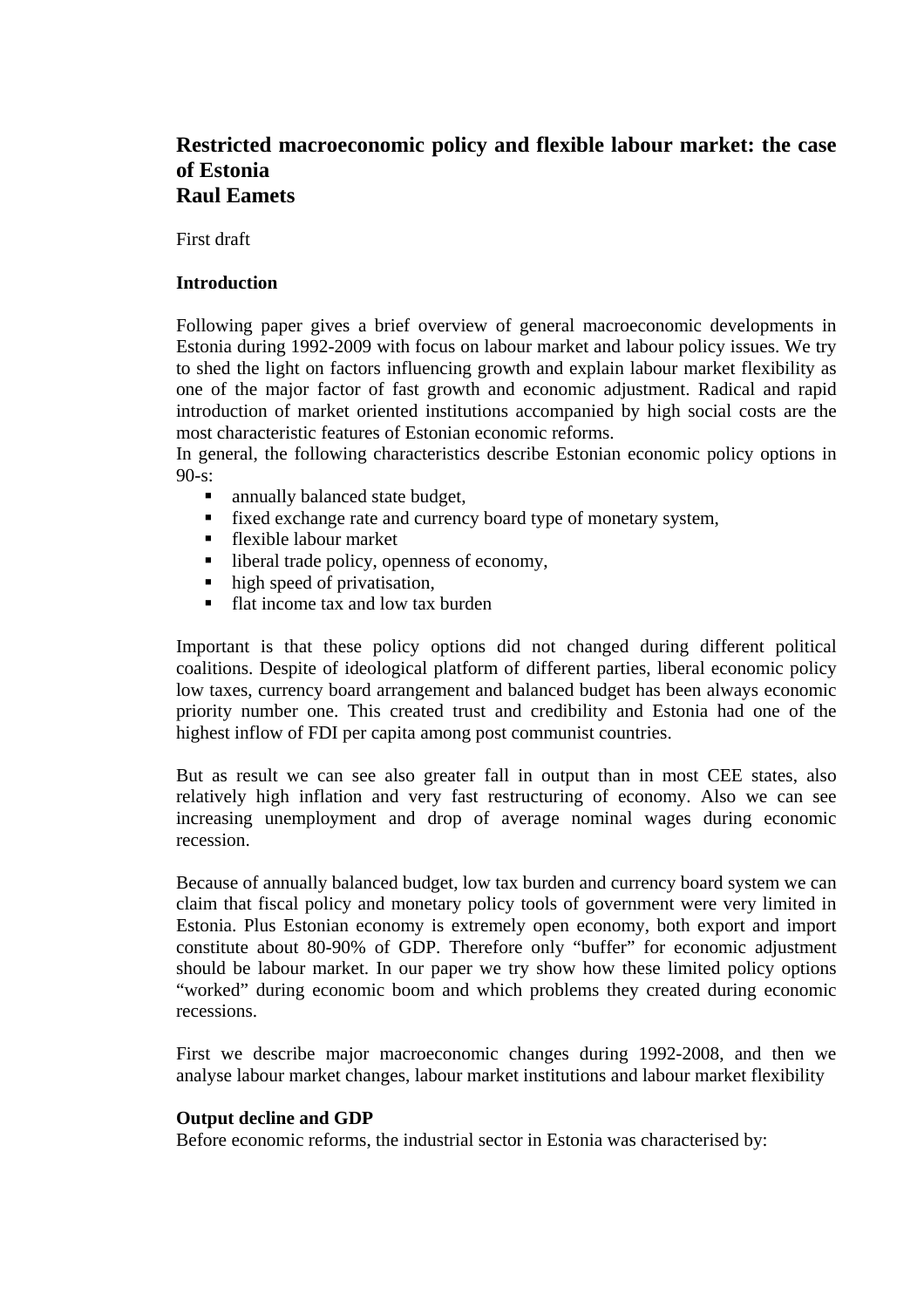high degree of concentration, with about 20% of all enterprises producing about two thirds of total industrial output;

a heavy reliance on inputs imported from the rest of the former Soviet Union; dependence on markets of the former Soviet Union.

The beginning of the transition period in Estonia was similarly to the other two Baltic countries characterised by greater falls in output than in most CEE states (figure 1).

A fall in economic output is typical of an early transition period. According to Allen (1992) the main sources of output decline, common to transition economies, are as follows:

1) The implementation of structural changes. The experience of the IMF has shown that deep structural adjustment is almost invariably accompanied by a certain retrenchment in production.

2) The shift from the pattern of holding stocks of input as a precaution against disruptions in supply to holding stocks of output, so that customer demand may be met. This is a fundamental part of the process of transition from a supply-constrained to a demand-constrained economy. In such case output losses are inevitable because all the enterprises are not able to change their activities fast and effectively.

3) The decline in output has been partly explained as a result of the breakdown of centrally planned system. The command economy offered a certain kind of coordination in economy. Transition to market economy requires creation of a new coordination mechanism, which takes time and thus causes production problems for enterprises. This phenomenon is of a temporary character.



**Figure 1.** Annual GDP growth rate of certain transition countries  $(\%)$ 

Source: Eamets, Arro 2000; Eurostat.

There are many other possible explanations for the economic decline during the transition phase. Some researchers have argued that the magnitude of the decline has been overstated by official statistics, inter alia because their coverage excludes all or part of the growing private sector (including illegal economy for example) (Berg and Sachs, 1991). Similarly,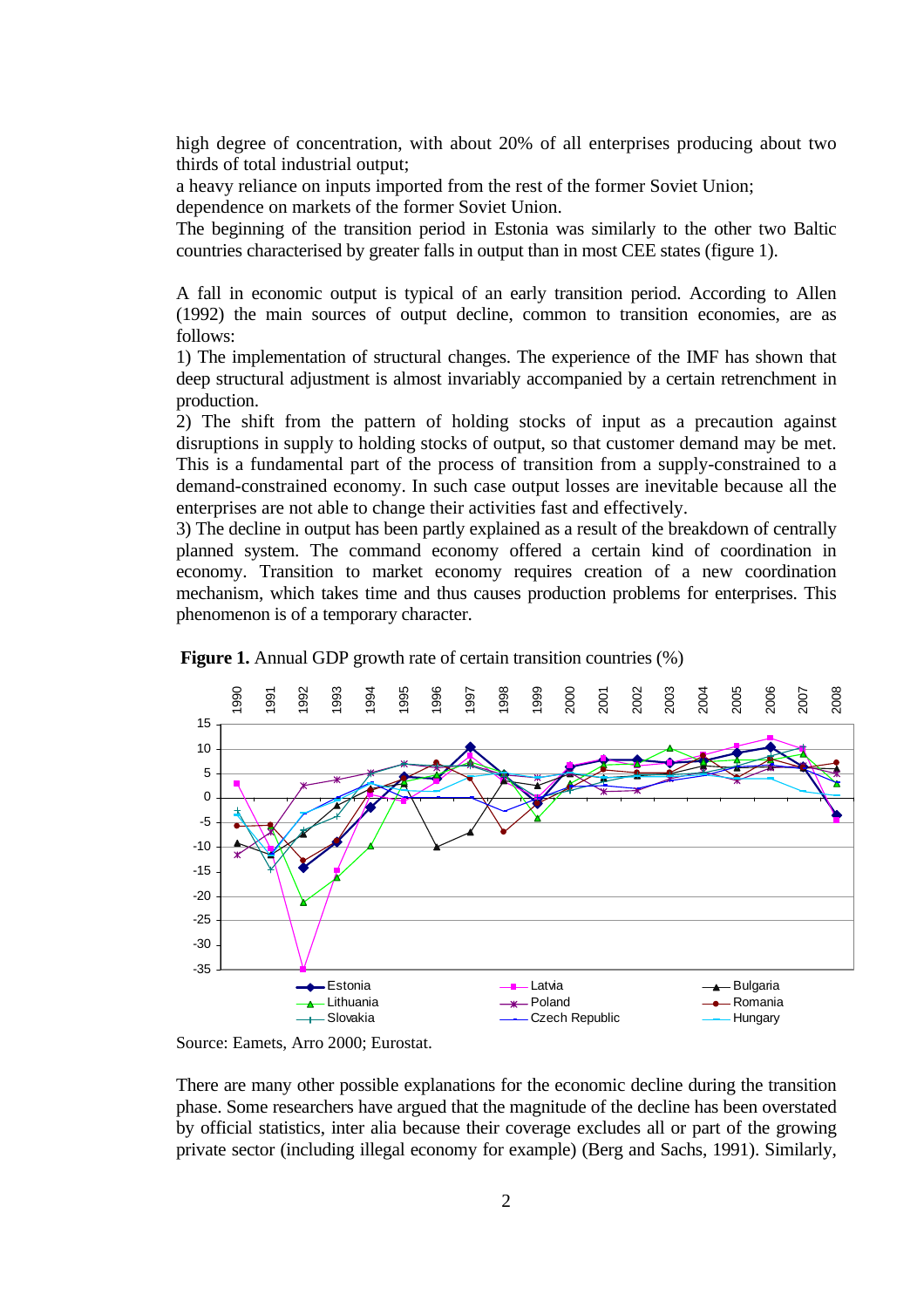price index does not always reflect adequately the changes in the economy (e.g. the product quality and assortment changes); therefore, the index may overestimate the decreases in real values (Osband, 1992). If we analyse Baltic countries in this context, then we can claim that most probably the GDP drop in 1992 was overestimated in the case of Latvia and Lithuania. Estonia introduced already in 1992 its own convertible currency, while in Lithuania and Latvia did it half a year later, therefore measurement unit for their GDP was soviet rouble. Most probably so big the differences in growth rates came from different interpretations of dollar rouble exchange rate.

Some economists have associated the output decline with the price shock that followed economic liberalisation. Such demand-side view argues that the decline in real wages, money, and credit is connected to the inflation depressed domestic absorption and thereby contributes to the decline in output. (Borensztein, Ostry; 1995) Other demandside effect might include a high real interest rate and a change in foreign trade (collapse of trade relations with CIS countries in Estonia's case).

A supply-side view would characterise the output decline as a result of the increased input prices (energy, oil). After the price shock Estonia was faced with a new relative price structure and over a period of time, resources were expected to flow towards sectors where relative output prices had risen. A comparative advantage would imply that, if the country faced world market prices for its inputs and outputs, resources would move towards those sectors where comparative costs were the lowest, increasing thereby the value of goods and services. During the transition period, when production factors are reallocated, structural change may be associated with output decline.

The Estonian small-scale open economy is to a large extent influenced by world market and remains vulnerable to its influences. Very fast growth of Estonian GDP (11.7%) in 1997, turned into a lower growth (6.4%) in 1998 and into a standstill (-0.3%) in 1999. The main factors causing the recession were decreasing external demand, crisis of financial sector as well as the crisis in the Russian market. The economy recovered quickly generating the economic growth of 9.7% in 2000.

Forecasts for the following year's (2001) GDP in Estonia were not optimistic, because most of the developed countries reduced their GDP growth prognosis and Estonian economy always depends on foreign investments, foreign trade policy and the economic policy decisions of leading countries in world economy. However, the GDP in Estonia retained its rather high growth rate (7.7%) and the growth continued until 2007. During the period 2000 – 2006, Estonian economic growth was the fastest among European Union countries – averaging around 8% per year.

At the same time, GDP per person compared to EU15 is still low, the main reason for that has been the relatively low productivity (approximately half of the EU15 average). This low productivity level is related to both low total factor productivity (TFP) as well as capital intensity, which has grown quickly compared to other EU countries, but continues to be one of the most modest in the European Union. This means basically that companies have invested little, considerable human resources are being consumed, relatively inexpensive products are being produced and services with low added value are being offered. (Action plan… 2008)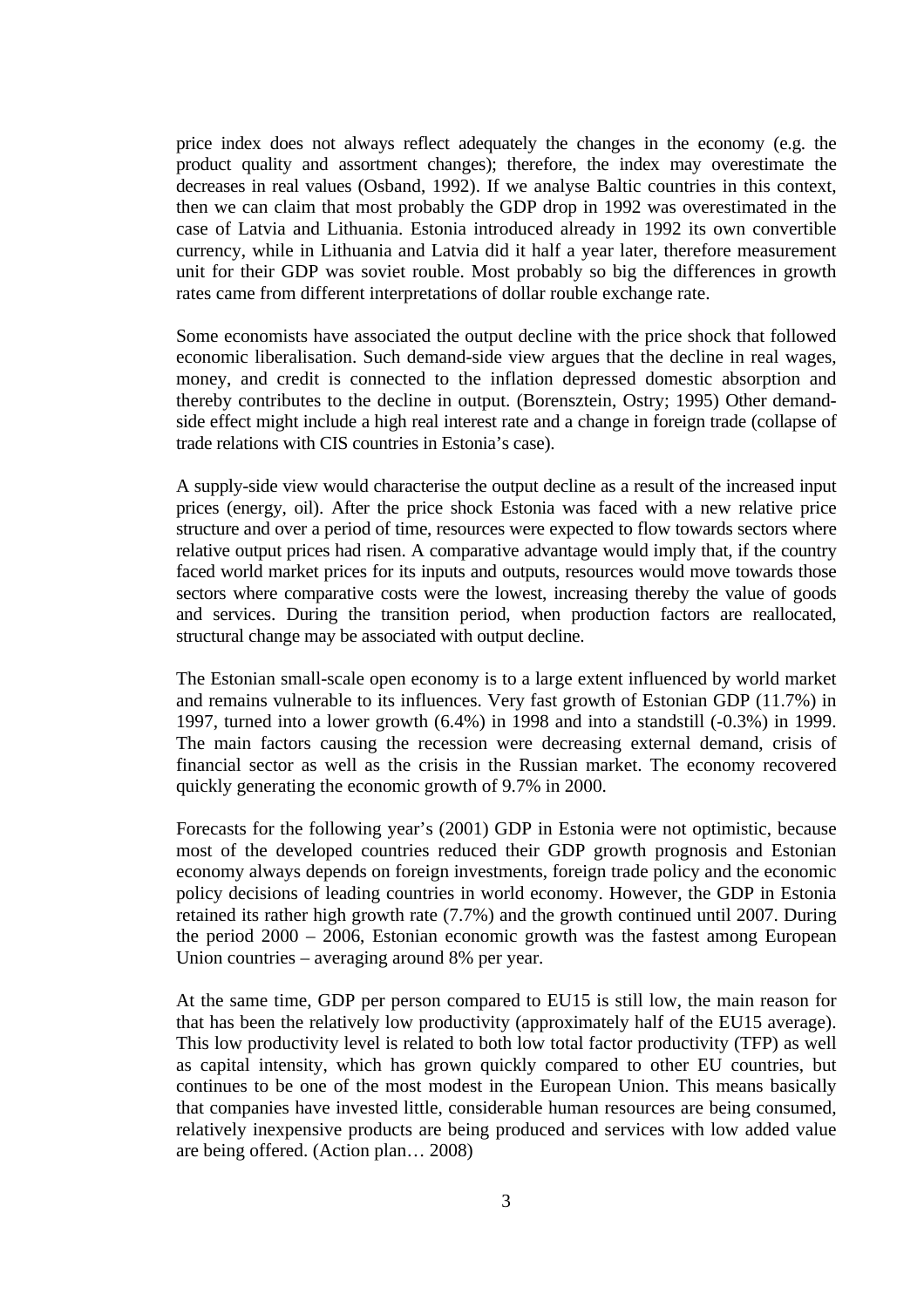The very rapid economic growth of Estonia in 2004-2006 was supported by the following factors (The Estonian Economy… 2008):

- Increase of the demand of households financed to a large extent with the help of the growth of loan burden. The latter was enabled due to the lowest interest rates ever in the years 2004–2006, which in their turn originated from both the impact of global factors and the decrease of the country risk accompanying the accession of Estonia to the EU (and also the fall of risk premium);
- Increase of the demand of the government sector, which mainly resulted from an extremely high growth of the state budget, caused by the increased tax income. Government budget grew in nominal terms in average 20% per year in 2004-2006.
- Active operation of foreign investors in investing in Estonia, which has constantly covered the current account deficit of the balance of payments, and enabled the continuous high growth of the money supply.
- Export growth, which has mainly relied on cost advantage (especially on low labour costs);
- Positive impact of the accession to the European Union ( EU financial aid via structural funds, growth of attraction for foreign tourists, etc.).

Since the middle of 2007, economic growth started to slow down and turned to economic recession in 2008 (-3.6%). As small open economy, Estonia was very vulnerable to world financial crises and following economic recession. The key factors, which could help to recover from the economic recession, seem to be the growth of productivity and finding new markets (from the EU as well as from the third countries). The quality of the products should reach the level the EU standards and correspond with the EU quality requirements. The growth of productivity generated a new problem – unemployment. In the mid of 2009 unemployment reached to 13,2%, which was one of the highest among EU member countries. Prognoses for 2009 forecast 15% drop of GDP in annual bases.

As Estonia followed very liberal economic policy, government has no policy tools against of overheating real estate bubble or lending boom in 2004-2006. Pro-cyclical fiscal policy and very limited monetary policy accelerated economic growth instead. Problems appeared in 2009 when during economic recession government cut expenditures and therefore pushed economy even into deeper recession.

### **Inflation**

Most open sector prices were liberalised in Estonia in 1991-1992 and the monthly inflation rate declined from 20% in the summer of 1992 to 6.6% in September 1992 and to 1.7% in May 1993.

Annual inflation was reduced from near-hyperinflation in 1992 (annual rates of 1076% in Estonia) to 11.2% in 1997. In 1998, for the first time during transition, Estonian inflation rate reached a single digit number (8.2%) and according to the Estonian Statistical Office the annual inflation rate in 2003 was only 1.3%. Compared to other Eastern European countries Estonia has been relatively successful in suppressing inflation rates, although Latvia and Lithuania have occasionally achieved even lower rates (See following table 1).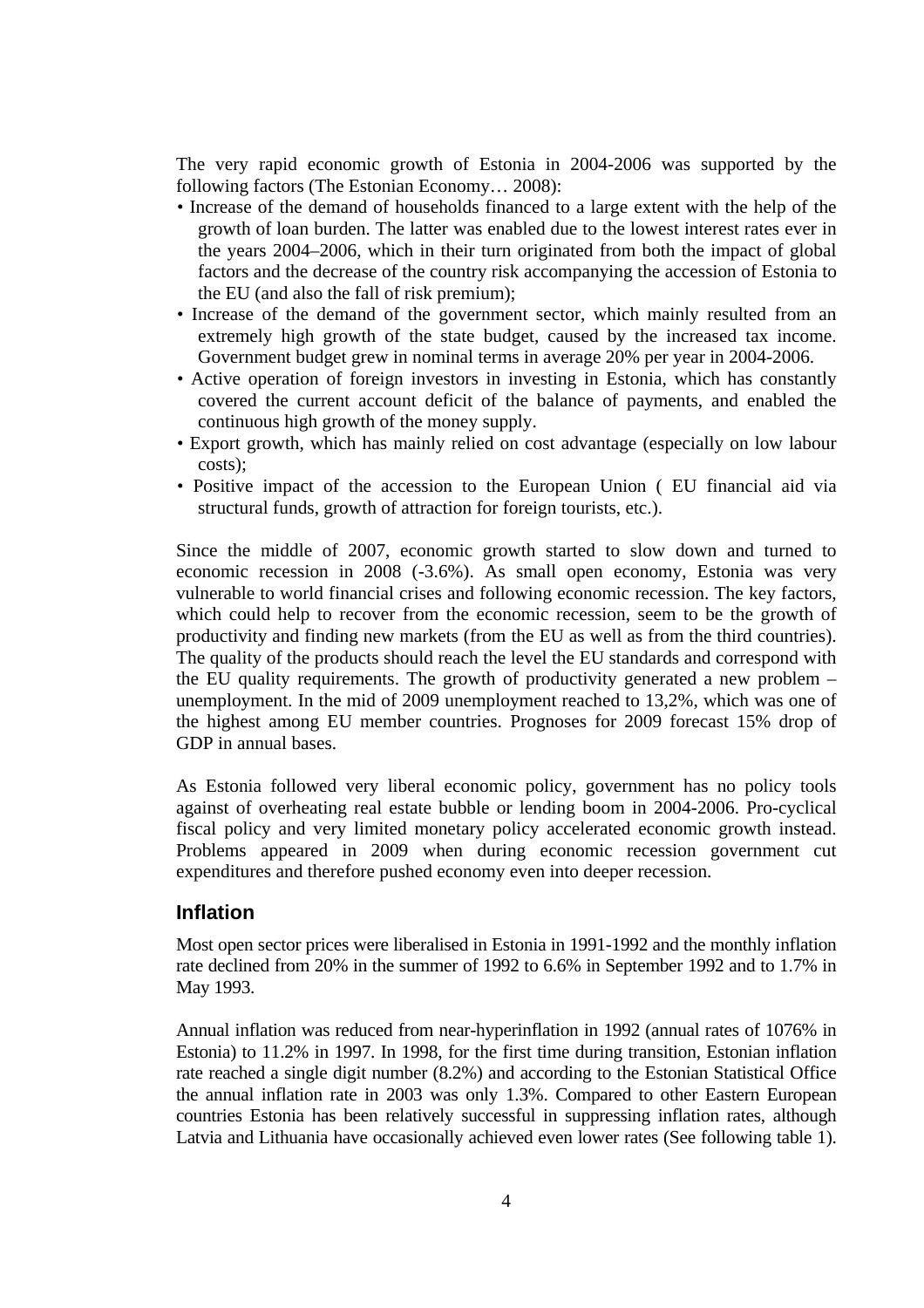Also we can see fro table that at the end of economic boom, in 2008, inflation accelerated again.

| Country        | 1990  | 1992  | 1994  | 1996 | 1998 | 2000 | 2002 | 2004 | 2006 | 2008 |
|----------------|-------|-------|-------|------|------|------|------|------|------|------|
| Bulgaria       | 26.3  | 82.0  | 96.3  | 123  | 22.3 | 9.9  | 6.1  | 6.1  | 7.4  | 12.0 |
| Czech Republic | 0.8   | 11.1  | 10    | 8.8  | 10.7 | 3.9  | 2.3  | 2.6  | 2.1  | 6.3  |
| Estonia        | 23.1  | 1076  | 47.7  | 23.1 | 8.2  | 4.0  | 3.6  | 3.0  | 4.4  | 10.4 |
| Hungary        | 28.9  | 23.0  | 18.8  | 23.6 | 14.3 | 9.8  | 4.9  | 6.8  | 4.0  | 6.0  |
| Latvia         | 10.7  | 951.2 | 35.9  | 17.6 | 4.7  | 2.6  | 2.3  | 6.2  | 6.6  | 15.3 |
| Lithuania      | 8.4   | 1012  | 72.2  | 24.6 | 3.3  | 1.0  | 0.9  | 1.2  | 3.8  | 11.1 |
| Poland         | 480.1 | 38.5  | 28.4  | 18.7 | 11.8 | 10.1 | 2.1  | 3.6  | 1.3  | 4.2  |
| Romania        | 5.1   | 210.4 | 136.7 | 38.8 | 59.1 | 45.7 | 22.7 | 11.9 | 6.6  | 7.9  |
| Slovakia       | 10.8  | 10.1  | 13.4  | 5.8  | 6.7  | 12.0 | 3.1  | 7.5  | 4.3  | 3.9  |

**Table 1.** Annual average inflation rate in certain transition countries (%).

Source: IMF, OECD, 2002 EBRD, Eurostat, Statistics Estonia.

Several explications have been provided concerning the relatively high inflation rate in Estonia (especially in 90s).

a) Currency Board arrangement. Due to the Currency Board system, money supply in Estonia is directly related to foreign reserves in the Bank of Estonia. These reserves in their turn depend on the inflow of foreign money. The continuous high rate of foreign investments and foreign loans increased the foreign reserves and the resulting rise in money supply has put pressure on inflation.

b) Related to previous point we can mention that during 2004-2005 Estonia faced high inflow of loans from Scandinavian Banks to their sister banks in Estonia. These loans caused fast increase of domestic demand and public sector expenditures and private consumption increase caused demand pull-inflation.

c) Prise arbitrage. The Estonian kroon exchange rate is fixed with EUR and hence the PPP (Purchasing Power Parity) principle influences the price level. In situations where Estonia does not have trade barriers the price level of imported goods (mostly from Finland, Sweden and other Western countries) increases the domestic price level. According to Eurostat, in 2007, the Estonian price level in relation to EU-27 was 71.5% while in Finland the ratio valued 122.5 and in Sweden 117.3.

d) Administrative price control. While the tradable sectors have been opened to foreign competition since 1991-1992, prices in non-tradable goods are not completely liberalised and they have partly remained regulated by the state. Analysis of different components of inflation shows that it is mostly price increases in the non-tradable sectors (electricity, public transportation, central-heating, water supply etc) that lead to high inflation in Estonia.

e) Openess of ecomomy. Additional price pressure resulted from the price increase in the world oil market and world food prices.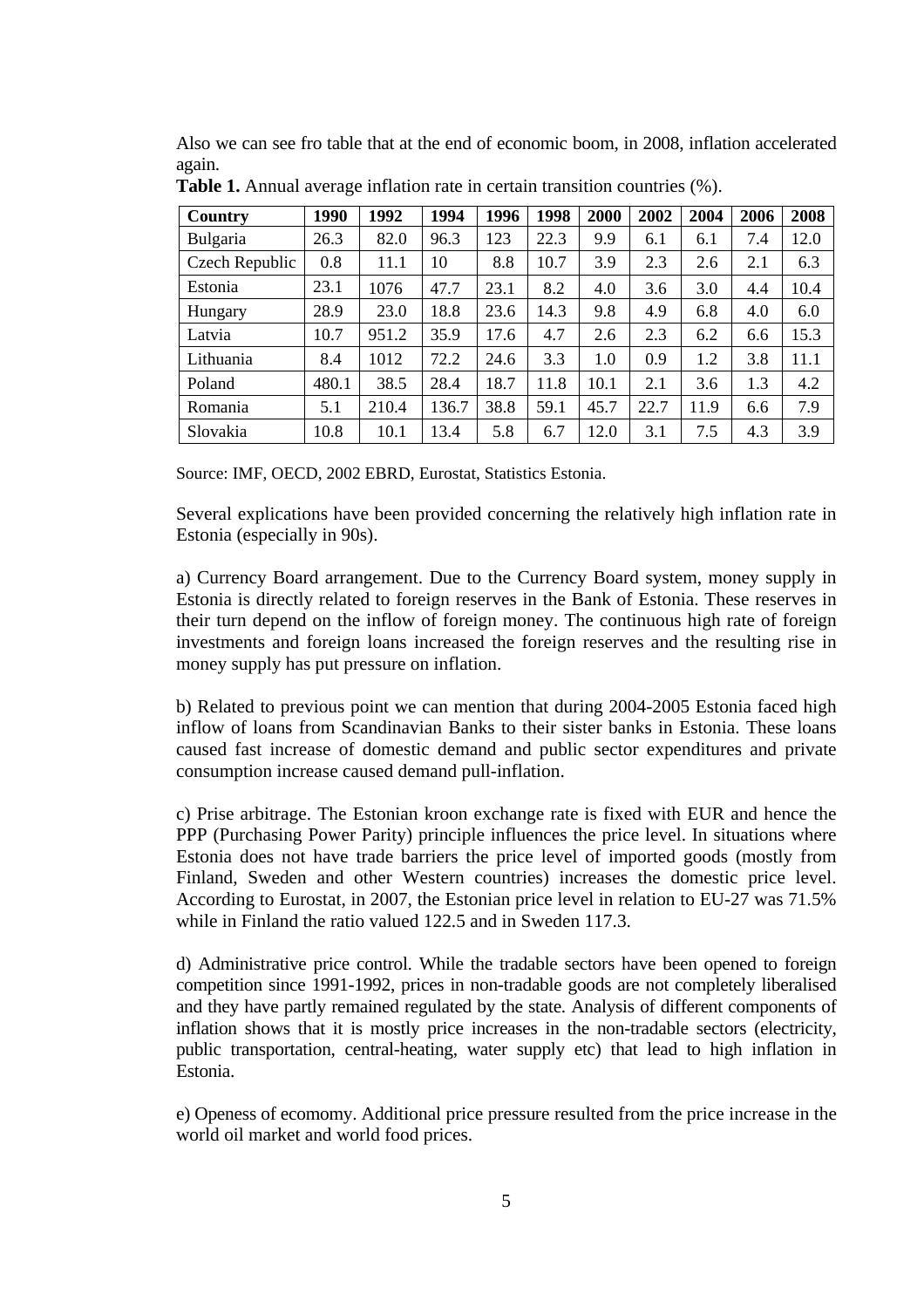During the first years of transition, relatively high inflation did not influence labour market, because the currency board system helped to stop hyperinflation rather quickly in 1992. During the currency reform, the Estonian currency (Eesti kroon) was undervalued. Therefore, prices could still increase despite the fixed exchange rate. The undervaluation of the kroon made Estonian goods competitive in international markets and helped firms to find new markets.

In 2003, the inflation in Estonia was the lowest of the years of reindependence (only 1.3%). Joining the European Union raised the inflation rate again. In 2004, the inflation increased to 3.0% mainly due to changes in tax and foreign policy caused by the joining process. At the same time, administratively non-regulated prices increased moderately. In 2005, the inflation rose to 3.6%, partly due to the rise in housing costs (real estate bubble).

In 2006 and 2007 the inflation rate continued to increase, mainly because of cheap loan money from Swedish banks which reached Estonia through their Estonian subsidiaries, and this involved fast growth of internal demand. Primarily, the inflation was related to consumption. Until autumn 2007, inflation was additionally boosted by income growth. (Estonia's Economy... 2007).

Until autumn in 2007, inflation was boosted by fast income growth. New jobs were created almost throughout the year, but at a slower pace compared to the previous year and considerably less in the last months of the year. In 2008, however, the real wages did not grow and in 2009, the real income is expected to remain lower than the level of 2008. However, the decrease in total demand resulting from economic crisis should somewhat decelerate inflation due to general decrease of incomes which reduces purchase power of the population and enterprises. For 2009 prognoses foresee 0% or even disinflation for Estonia.

# **Currency reform and monetary policy**

Estonia was the first country of the FSU to leave the rouble zone. Currency reform based on the currency board system was introduced in mid-1992<sup>1</sup>. The base money (M0) of the Estonian kroon (EEK) is fully (100%) guaranteed by the Bank of Estonian's foreign reserves. At the beginning Estonian kroon was pegged to the German mark at a rate of 1 DEM = 8 EEK. From January 1999 EEK is pegged to EUR (1 EUR = 15,646 EEK) as Germany joined the eurozone. Kroon was undervalued at the moment of creation; therefore, Estonia has managed to keep the exchange rate unchanged during whole transition, despite relatively high inflation. As a result, Estonian kroon has undergone a significant real appreciation since the start of monetary reforms in June 1992. Measured in US dollars, the level of the CPI had by June 1995 grown 4.5 times, which translates into average annual increases in dollar prices of 65% in Estonia. Yet, in spite of massive real appreciation, exports have expanded rapidly.

The fixed exchange rate based on the currency board arrangement was chosen, because for an open economy like Estonia, it is considered to be optimal for anchoring inflation

 $\overline{a}$ 

<span id="page-5-0"></span><sup>&</sup>lt;sup>1</sup> For more details about currency board system see Schuler (2009).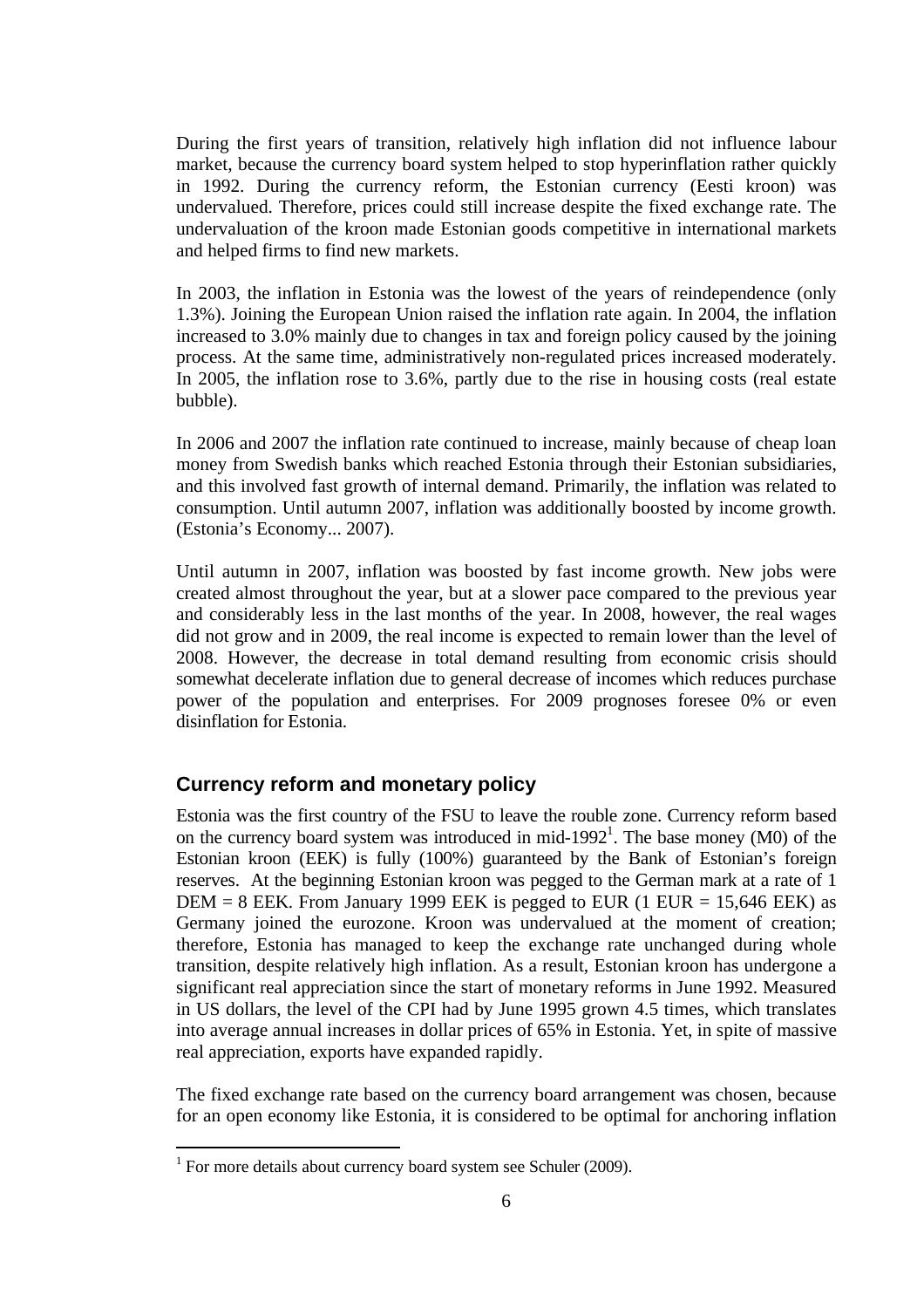expectations and ensuring price stability (Estonia's Economy 2007). The openness of the Estonian economy is affirmed by the fact that Estonia has abolished all restrictions on capital movements and foreign exchange accounts. Additionally, Estonia's economy is characterised by the convertibility of its national currency.

The Bank of Estonia, that operates the Estonian monetary system, is responsible for maintaining the currency board system in Estonia. The mission of the Bank of Estonia is to ensure price stability in Estonia. The currency board system limits the use of monetary policy instruments. Thus, the Bank of Estonia does not issue bonds, intervene in markets, print extra money etc. The currency board acts as an automatic stabiliser and money supply is restricted, depending only on the inflow of foreign currency. Therefore, the main tools for the Bank of Estonia include regulations for commercial banks and the supervision of commercial banks. Concerning these regulations, the reserve requirement ratio for the commercial banks is considerably higher in Estonia (currently 15% of the reserve) compared to other exchange rate mechanism countries. In addition to other tasks, the Bank of Estonia also remains responsible for technical emission of Estonian kroons.

Commercial banking in Estonia oriented quickly towards European (mainly Scandinavian) markets. At the same time, Latvian banks, for instance, mainly oriented towards eastern markets. The openness of the financial system of Estonia included higher general risks for Estonia, but the risk level remained significantly lower compared to eastern markets.

The Estonian banking system was in crisis at the end of 1992. Banks failed to carry out their creditors' orders. At the end of 1992, the three biggest commercial banks were placed under moratorium by the Bank of Estonia. Eight smaller banks became insolvent and the situation considerably weakened the trust of the public towards the Estonian banking community. (Development of… 1993). After the banking crisis the Bank of Estonia strengthened its supervisory activities and tightened regulations concerning the capital adequacy ratio, banks' minimum capital requirement etc. As a result, these measures, together with general economic developments, helped to rationalise the banking sector. In 1997, after the stock exchange crisis, the banking sector concentration continued. As a result, the balance volume of the two biggest banks in Estonia was 80% of the aggregated balance of commercial banks (Finantssektor. 1998). While in 1991, there were more than 40 commercial banks, the number had declined to seven by the end of 1999.

After selling the controlling interest to foreign banks in 1998, the credibility of the Estonian banking sector has risen for foreign investors. However, in terms of internal market the concentration of banks may include lower effectiveness and service quality, because in essence, the banking in Estonia is oligopolistic. Growing number of foreign bank agencies could raise competitiveness, but internal market in Estonia remains limited and most of the international branches are usually opened in Latvia, in Riga, which is more often considered the metropolis of the Baltic States.

The Government in Estonia has not tried to hinder the process of price adjustments characteristic of transitional ecnomies. This policy has contributed to the increase in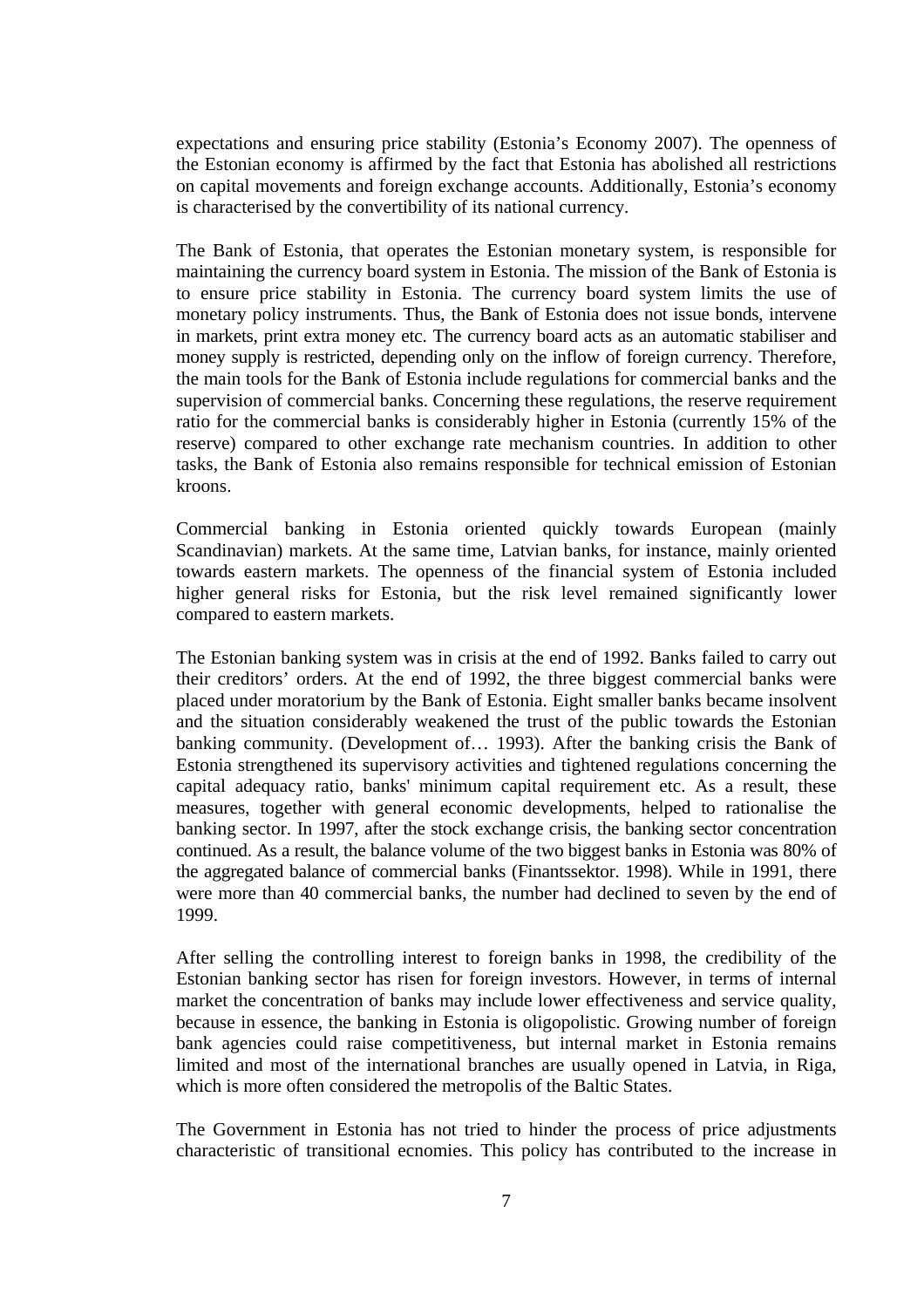general price level and the real exchange rate of EEK has appreciated. During transition period, while the price level is adapting to world market prices, the process is inevitable and it is accompanied by the productivity growth. As the effectiveness of the use of resources still differs from the effectiveness in developed countries, the real exchange value is expected to increase further.

In June 2004, Estonia joined ERM II system, but as meeting the inflation criterion in its present interpretation remains a problem, the adoption of the euro is postponed beyond 2011. However, Estonia's accession to the euro area is still considered an essential economic policy objective. Today major concern is budget deficit not inflation.

### **Fiscal policy**

Since the monetary reform in 1992 and the new beginning of independent economic policy, Estonia has followed the principle of annually balanced budget. Therefore, the political effect of fiscal policy in Estonia – particularly in the long perspective – remains nearly non-existent and terms like overall deficit and financial deficit are not employed.

During the first years of Estonian independence, the economic recession considerably reduced fiscal incomes; in 1992, for example, the decrease amounted to 30% in real values. The relative decrease in government's spending reflects lessening direct economic interference by government. The first budget deficit occurred in 1995 (1.2% of GDP); in 1996, the deficit formed 1.5% of the GDP (see figure 2). During these two years, expenditures and investments increased the overall deficit in Estonia, although the EU was successful in terms of reducing the overall deficit (Saarniit 1997).



**Figure 2.** Estonian budget deficit/surplus (percentage of GDP)

In 1997, conservative income forecasts, strict saving policy and risen tax revenues resulted in budget surplus (about 2% of GDP). This surplus enabled the government to establish the state stabilization reserve aiming to reduce general economic risks, to

<sup>\* -</sup> preliminary data for 2008 Source: Statistics Estonia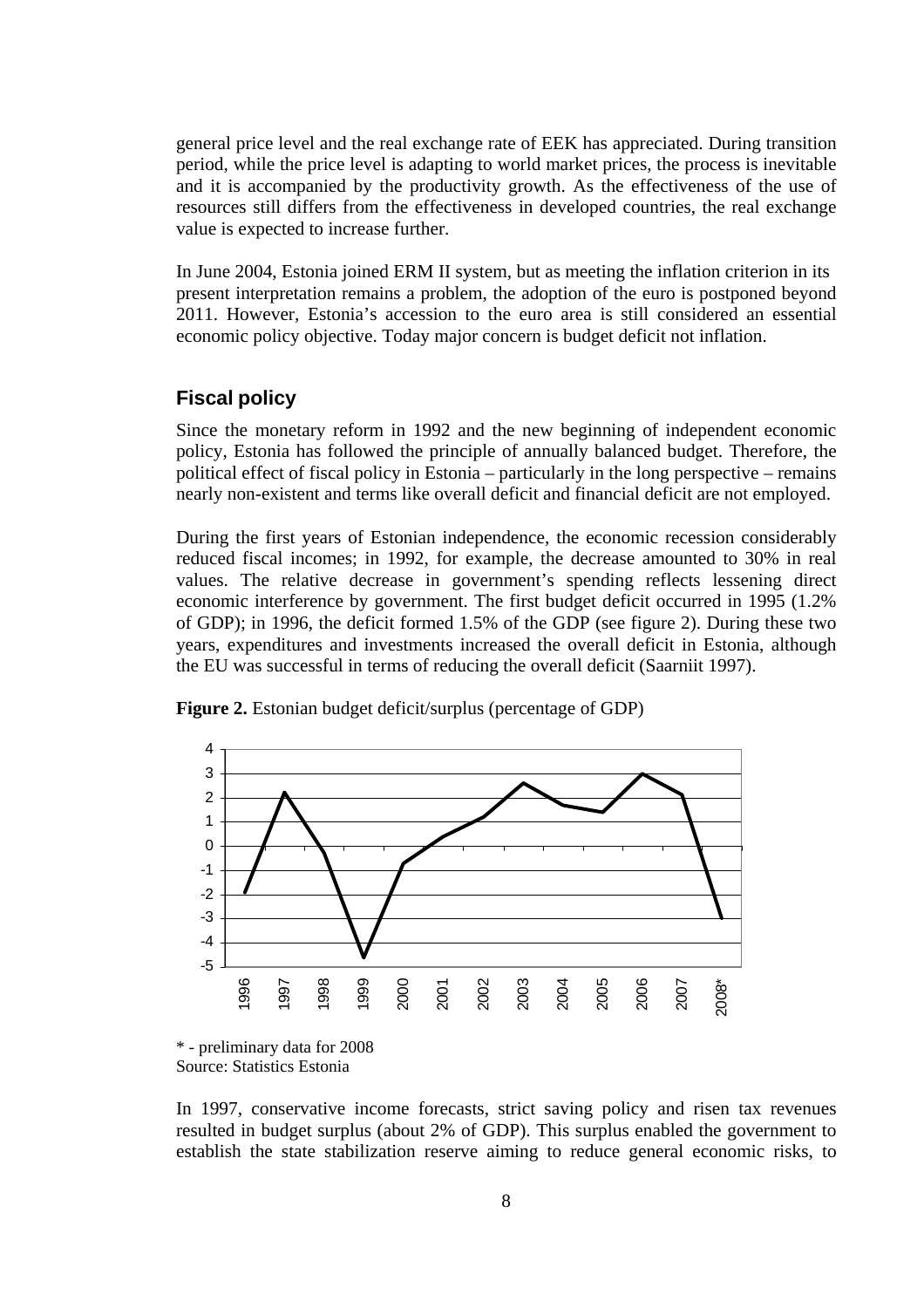guarantee stability of long-term socially beneficial investments and to finance structural reorganizations. Additionally, the reserve may be able to reduce inflationary pressure through hindering money supply. The idea of the reserve was introduced after the stock market crash in 1997. Despite the autonomous stabilisation processes, which actually were more important than the belated reserve, the government continued to follow the same ideology during the following years. By the end of March in 2009, the reserve stood at market value of 7.33 billion EEK (€468 million), but in April 2009, the government decided to use about 3.5 billion EEK of the reserve in order to balance the increased expenditures and decreased revenues resulting from economic recession (mainly to reduce risks and to pay out salaries, pensions and benefits without delay) (Kaldoja 2009).

Estonian tax policy is characterised by simplicity and taxes form rather moderate proportion of Estonian GDP. During the years of economic growth individual income tax rate has been declining and in 2008, it equalled 21%. Nevertheless, due to the economic recession in 2009, the gradual reduction of the tax rate was stopped. The corporate earnings taxation is a unique system in Estonia, because the profits are taxed at the moment of their distribution instead the moment of earning. Thus, reinvested profits are not taxed. If the profit is distributed through fringe benefits, gifts, donations, expenditures and payments unrelated to business activity; these net payments are taxed at a rate of 21/79 in 2009 (21% on the gross distributed profits) (Taxation… 2009). In fact, the discussions about direct tax burden are of little importance with regard to macroeconomy or in terms of Estonian state budget, because direct taxes are relatively low. In 2006, for example, direct taxes formed about 7.16% and indirect taxes about 13.4% of GDP (Eesti majanduskasvu… 2007)

Although the EU requested Estonia to alter tax system in accordance with union's laws by 2009, the planned changes were abolished. Due to positive developments in the case law of the European Court of Justice (case C-284/06 Burda), the Estonian corporate tax system is expected to be in line with Parent-Subsidiary directive and no changes have to be made (Estonian corporate… 2008). The aims of the government contain partial reorientation of taxes to shift the tax burden from taxing income to taxing consumption as well as to the use of natural resources and pollution of the environment. (Riigi eelarvestrateegia… 2008)

In 2006, for the first time since the beginning of transition all the levels of the government sector ended the year with budget surplus (central government, social security funds and local governments). Mostly, the financial position of the central government is connected to economic cycle, because to a large extent, the revenues of the central government consist of taxes, which are sensitive to economic development. In 2008, the abrupt deterioration of the economic conjuncture caused the budget deficit of nearly 3% of GDP. This deficit did not result only from economic recession or lower tax revenues, because during the economic growth, many cost-increasing laws were stipulated and contractual obligations taken. For instance, the budget of pension insurance increased by 8 billion kroons (nearly 70%) and the budget of Estonian Health Insurance Fund by more than 50% (4 billion kroons). (Riigi eelarvestrateegia… 2009).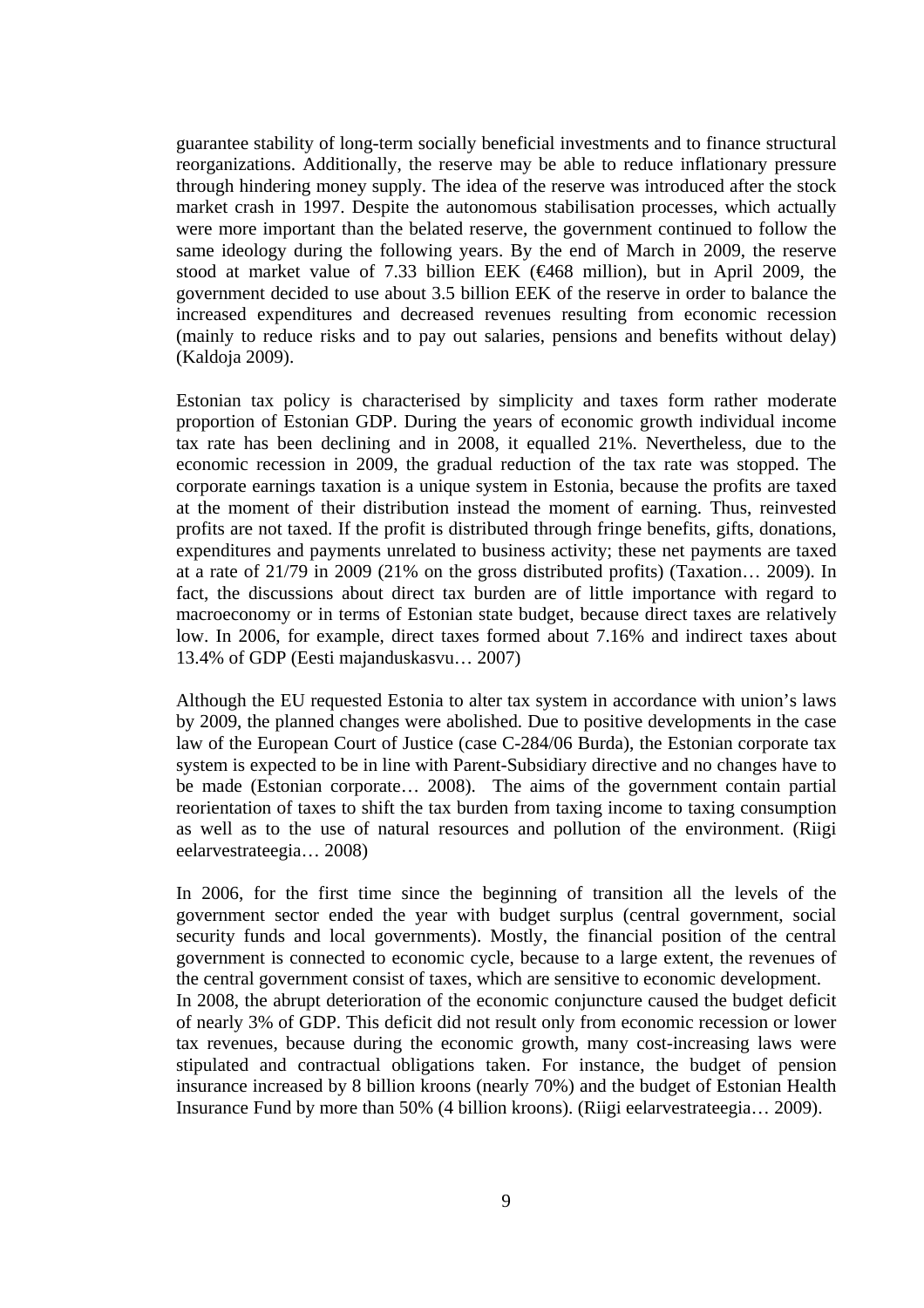Fiscal policy in Estonia tend to be pro-cyclic, and amplify the growth phase during periods of economic boom and intensify the decline during a downturn. As it was mentioned during 2004-2006 Government increased budget by 20 % per year. In 2009 so far more than 10% of Government budget was cut in order to meet Maastricht budget deficit criteria. It means that during economic boom Government increased substantially their expenditures and during recession they have reduced public expenditures. Active fiscal policies to stabilize the economy are not implemented in Estonia today, based on an ideology that supports a general liberal market economy with small public sector. One of the results of this ideology is a relatively low tax burden, and therefore, scant opportunities for influencing the economy, because the state just does not have sufficient resources and corresponding policy instruments.

### **Public sector loans and foreign debt**

With regaining the independence Estonia disengaged from foreign debt because Russia took over all of the foreign assets and liabilities of the FSU. The first loans in independent Estonia were needed mainly for importing the goods of vital importance (medicines, fuels etc). Later the new loans have been used to invest into infrastructure. Practically, only central government takes and guarantees foreign debts. Local governments and enterprises to some extent use the resources, which are lent by the central government. Mostly the loans are used as investments.

In 1995, the public debt formed 7.8% of the GDP in Estonia. This is also the highest value of the indicator during the transition period in Estonia (see figure 3), before  $2009^2$  $2009^2$ . By the end of 2007, the public debt to GDP ratio dropped to 3.5%, but in 2008, the indicator increased again to 4.3%, which still remains rather small compared to most of the countries.



**Figure 3.** Government debt in Estonia, million EEK and percentage of GDP

Sources: Ülevaade… 2000 and Statistics Estonia

 $\overline{a}$ 

<span id="page-9-0"></span> $2 \text{ In } 2009$  Government increased foreign debt in order to balance budget and meet Maastrich criteria. The plan is to join Euro zone in 2011.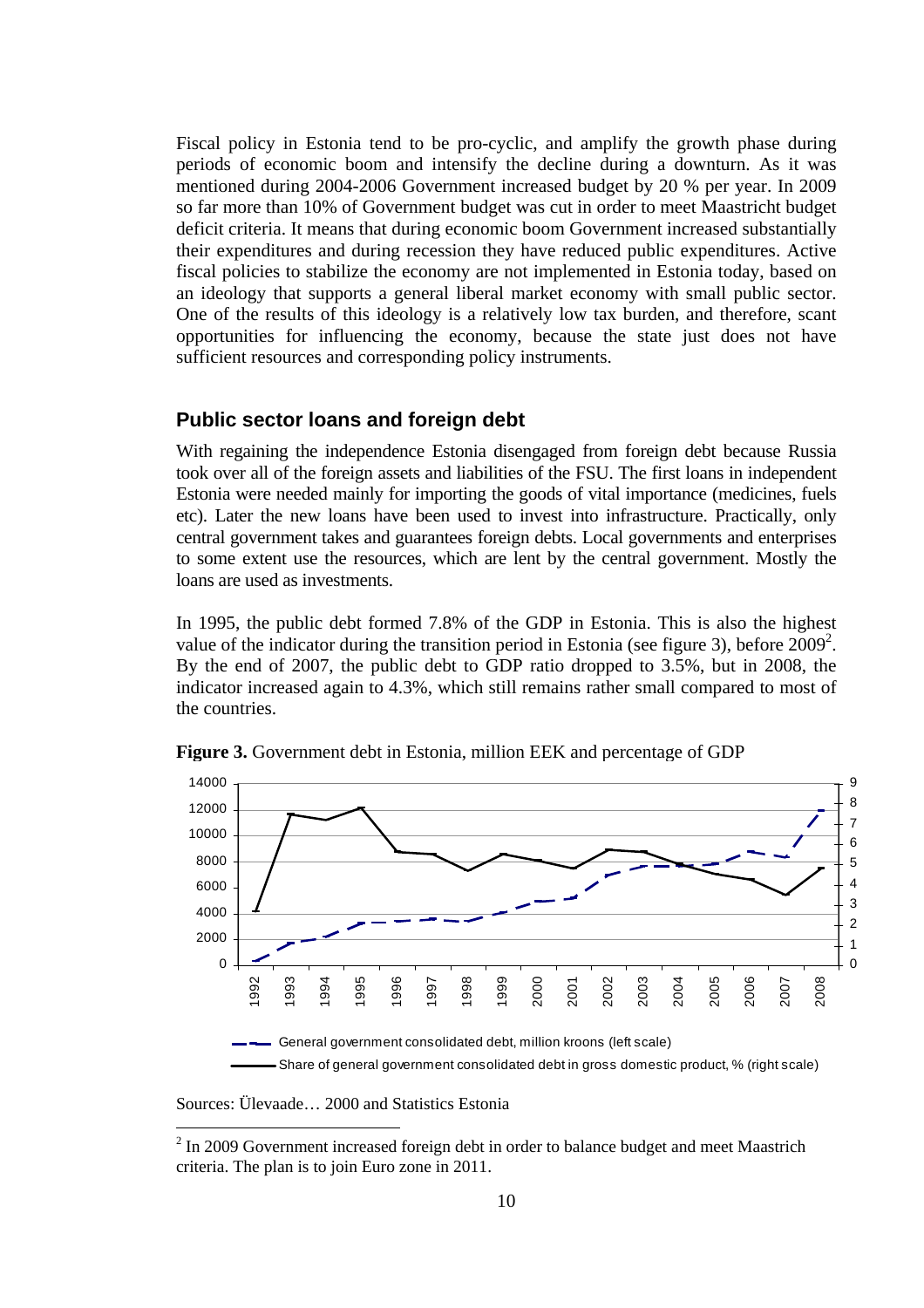In conclusion, the debt in Estonia has been rather moderate and the central government has enough room for making decisions concerning new foreign loans. The rather low rate of loans to GDP refers to the fact that loan repayments will not turn into a burdensome task for the Estonian economy.

### **Foreign trade**

Estonia's share of foreign trade with OECD countries, which was negligible in the beginning of 1990's, increased to nearly 50 per cent of total trade by the third quarter of 1992. The following table 2 demonstrate that in 1991, the main trade partner of Estonia was Russia (with 45.9% of total imports and 56.5% of total exports). Dramatic changes in foreign trade took place in the second half of 1992 after the introduction of the Estonian national currency. The main reason for this reorientation was the economic crisis in Russia. Local enterprises in Russia were in financial difficulties, and therefore, Estonian enterprises were forced to find new markets.

|                       | 1991 | 1992 | 1994 | 1996 | 1998 | 2000 | 2002 |
|-----------------------|------|------|------|------|------|------|------|
| <b>Export</b>         |      |      |      |      |      |      |      |
| Finland               | 2.3  | 21.2 | 17.9 | 18.3 | 18.7 | 27.0 | 28.1 |
| Sweden                | 0.5  | 7.7  | 10.8 | 11.6 | 16.7 | 17.3 | 14.8 |
| Russian<br>Federation | 56.6 | 20.8 | 23.1 | 16.5 | 13.4 | 7.2  | 3.7  |
| Latvia                | 7.7  | 10.6 | 8.2  | 8.3  | 9.4  | 6.8  | 7.7  |
| <b>Import</b>         |      |      |      |      |      |      |      |
| Finland               | 2.0  | 22.6 | 29.9 | 29.1 | 22.6 | 23.9 | 14.8 |
| Russian<br>Federation | 45.9 | 28.4 | 16.7 | 13.6 | 11.1 | 14.1 | 8.7  |
| Germany               | 0.8  | 8.3  | 10.0 | 10.0 | 10.8 | 8.8  | 10.1 |
| Sweden                | 0.8  | 5.9  | 8.9  | 8.2  | 9.0  | 8.7  | 9.5  |

**Table 2.** Estonian import and export by main trade partners (%), years 1991-2002.

Source: Statistics Estonia*.* 

Another very important reason for the changes in foreign trade was internal convertibility of Estonian national currency, which enabled Estonian enterprises to easily obtain foreign currencies necessary for foreign trade. At the same time, the internal convertibility created conditions for the fast increase of import, which later created chronic deficit of the current account. Due to the reorientation of trade Finland, Sweden, Latvia and Germany are next to Russia among the most important trade partners for Estonia in 2009 (see tables 3 and 4). However, the tables also show that the imports and exports of goods are still rather concentrated across countries.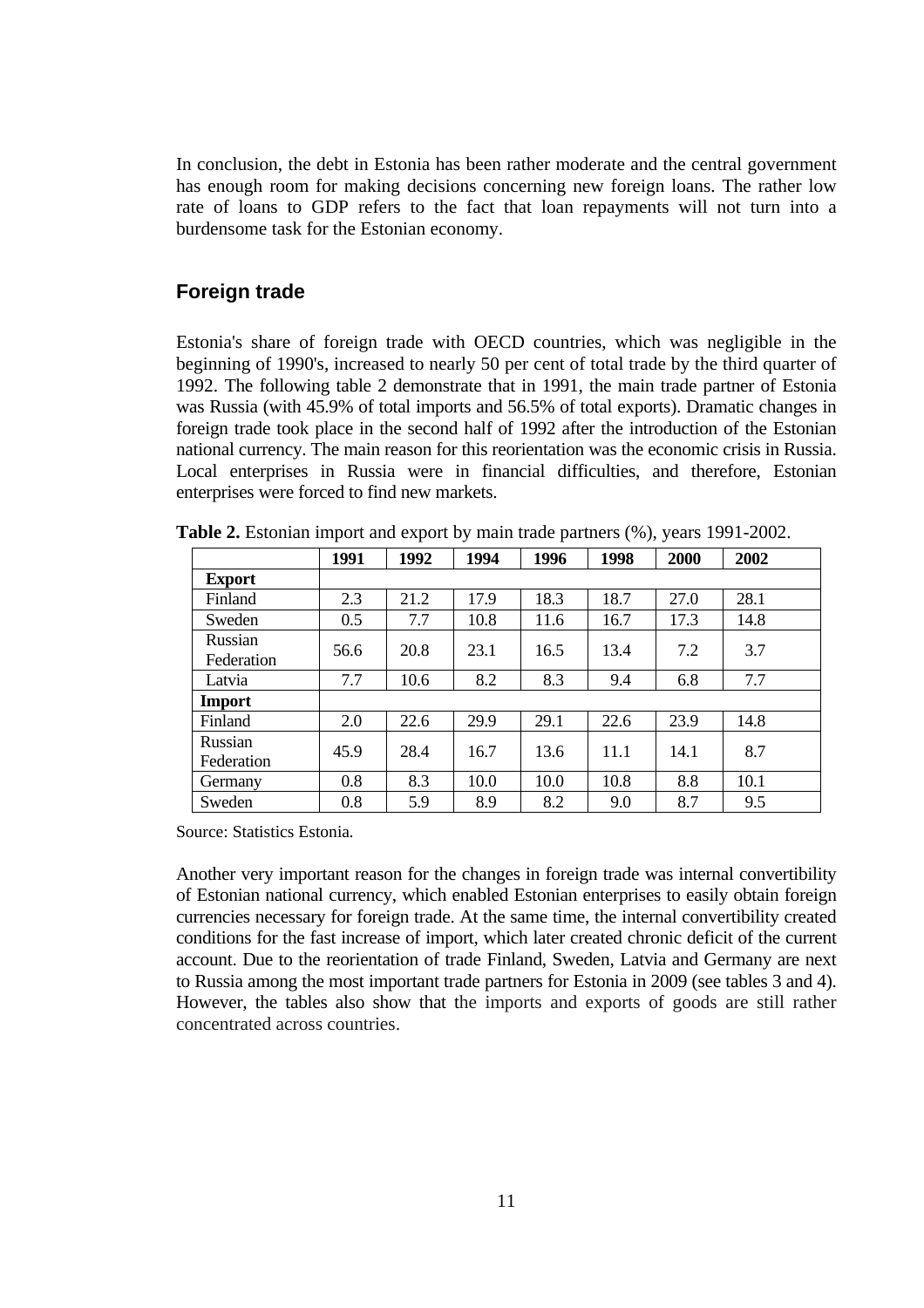| <b>Country</b> | 2004  | 2005  | 2006  | 2007  | 2008  | 2009  |
|----------------|-------|-------|-------|-------|-------|-------|
| Finland        | 21.56 | 19.7  | 18.11 | 15.5  | 14.21 | 13.75 |
| Russian        |       |       |       |       |       |       |
| Federation     | 9.21  | 9.17  | 12.97 | 10.12 | 7.67  | 10.77 |
| Germany        | 12.83 | 13.99 | 12.51 | 12.92 | 13.3  | 10.3  |
| Latvia         | 4.87  | 4.84  | 5.68  | 7.44  | 8.96  | 9.16  |
| Lithuania      | 5.41  | 6.01  | 6.62  | 6.99  | 8.92  | 9.04  |
| Sweden         | 9.79  | 8.79  | 9.05  | 10.62 | 10.01 | 8.58  |
| Poland         | 3.2   | 3.66  | 3.83  | 4.52  | 4.56  | 4.16  |
| Netherlands    | 3.67  | 3.41  | 3.55  | 3.4   | 3.34  | 3.52  |
| France         | 1.99  | 2.04  | 1.83  | 2.02  | 2.04  | 3.5   |
| China          | 1.91  | 2.08  | 2.05  | 2.08  | 2.14  | 2.64  |
| Other          | 25.56 | 26.31 | 23.8  | 24.39 | 24.85 | 24.58 |
| Total          | 100   | 100   | 100   | 100   | 100   | 100   |

**Table 3.** Estonian import by main trade partners (%), years 2004-2009.

Source: Statistics Estonia

**Table 4.** Estonian export by main trade partners (%), years 2004-2009.

|            |       |       | $\cdots$ |       |       |       |  |  |  |  |
|------------|-------|-------|----------|-------|-------|-------|--|--|--|--|
| Country    | 2004  | 2005  | 2006     | 2007  | 2008  | 2009  |  |  |  |  |
| Finland    | 22.67 | 26.39 | 18.02    | 17.71 | 18.34 | 18.84 |  |  |  |  |
| Sweden     | 15.26 | 13.08 | 12.26    | 13.27 | 13.84 | 14.79 |  |  |  |  |
| Latvia     | 8.51  | 9.1   | 9.06     | 11.56 | 9.97  | 9.08  |  |  |  |  |
| Russian    |       |       |          |       |       |       |  |  |  |  |
| Federation | 5.6   | 6.48  | 7.84     | 8.83  | 10.4  | 8.23  |  |  |  |  |
| Germany    | 8.23  | 6.09  | 5        | 5.21  | 5.04  | 6.43  |  |  |  |  |
| Lithuania  | 4.53  | 4.63  | 4.88     | 5.91  | 5.7   | 4.72  |  |  |  |  |
| Denmark    | 3.24  | 3.15  | 2.57     | 2.72  | 3.26  | 4.05  |  |  |  |  |
| Canada     | 0.23  | 0.72  | 0.6      | 0.81  | 0.5   | 3.92  |  |  |  |  |
| Norway     | 3.26  | 2.87  | 2.65     | 3.37  | 3.31  | 3.02  |  |  |  |  |
| Nigeria    | 0.02  | 0.22  | 0.37     | 0.08  | 0.81  | 2.2   |  |  |  |  |
| Other      | 28.45 | 27.27 | 36.75    | 30.53 | 28.83 | 24.72 |  |  |  |  |
| Total      | 100   | 100   | 100      | 100   | 100   | 100   |  |  |  |  |

Source: Statistics Estonia

During 1994–2006, Estonia's exports as well as imports of goods increased by nearly eight times. Moreover, the annual growth rates were reaching double-digit numbers in most years. (Saks 2008)

Similarly to other economic indicators, the significant influence of the Russian financial crisis can be noticed also in foreign trade. Export to Russia declined by more than 10% in 1998 (excl transit trade) (Komisjoni… 1999). This decrease in exports to Russia accompanied by declining domestic demand caused an exceptional situation in trade since the imports and exports of goods decreased by 8.5% and 2.1%, respectively. For instance, concerning export of agricultural products, the share of Russia declined from 44.9% in 1994 to 8.7% in 1999 (Maadvere 1999). Altogether, Estonia's exports to Russia fell by 42% in 1999 (Saks 2008).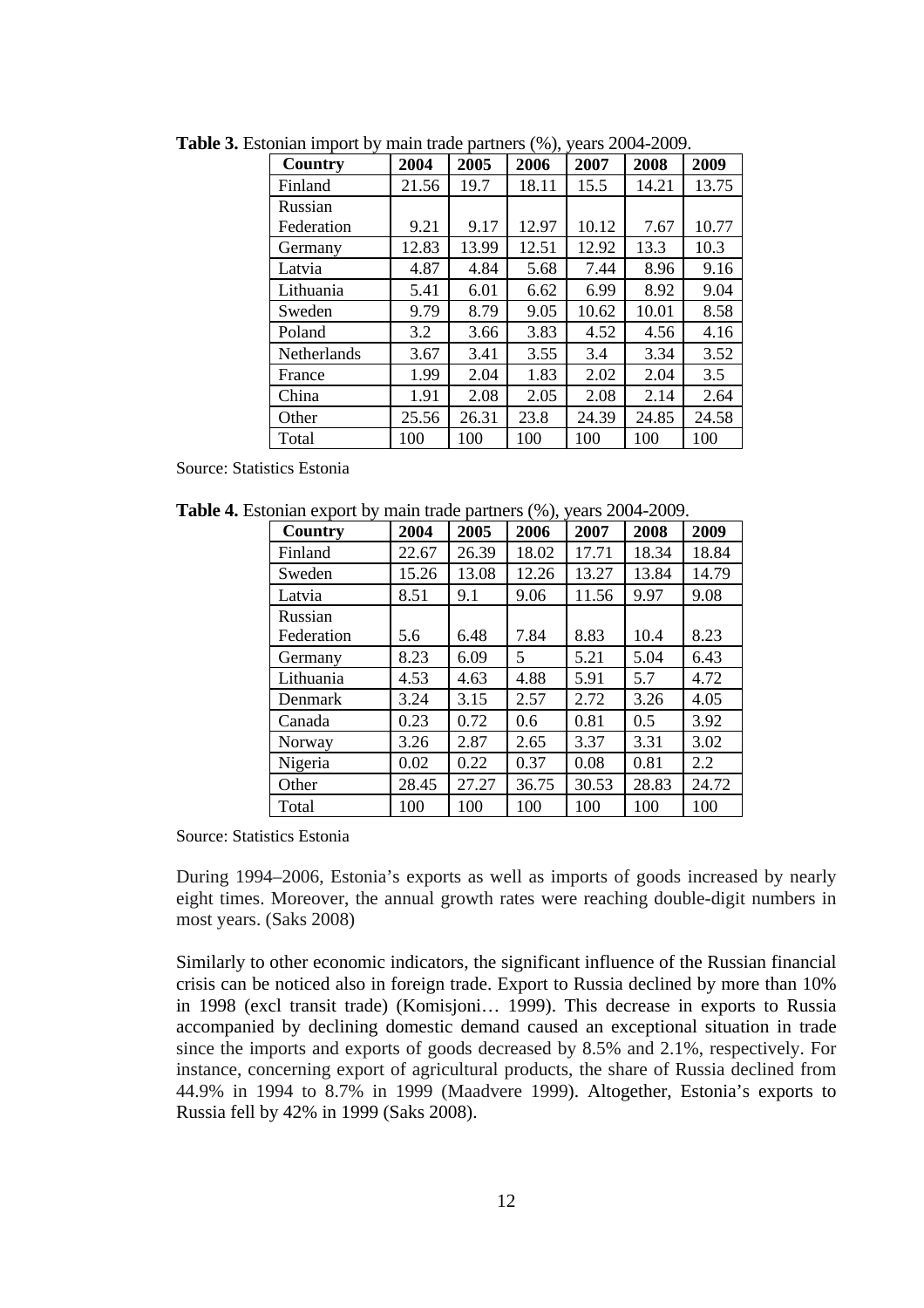In 1999, Estonia joined WTO and thus, increased it's credibility as a foreign trade partner and guaranteed that the country was accepting international trade rules. While in 2004, part of the import and export growth could be attributed to the changes in data sources and methodology<sup>[3](#page-12-0)</sup>, the year-on-year comparison of  $2006/2005$  data, however, draws from the same sources and methods showing 29% annual growth rate for imports and 24% for exports. (Saks 2008) Additionally, the increase in import was already fast and significant before joining the EU, mainly because of stocking up the goods whose prices increased with imposing the uniform EU customs tariff from May 1, 2004 (Tamm, Varblane 2004). Concerning the EU, accepting regulations for agriculture was one of the most difficult tasks for Estonia, because these regulations caused many changes to Estonian economy. On the one hand, support to the agriculture increased several times due to the common agricultural policy of the EU, but on the other hand, Estonia had to stop importing food products with world market prices from non-EU countries. (Tamm, Varblane 2004)

Estonia's foreign trade balance has been in deficit, whereas within thirteen years (1994- 2006) it has grown ten times: from 4.5 billion to 45.8 billion EEK. The deficit has been boosted by the large volume and rapid growth of imports, which in its turn have been driven by strong domestic demand. During that period, the majority of import and export transactions involved machinery and electrical equipment. However, considering the imports and exports of goods by the categories of final consumption, industrial raw materials formed the largest share in imports as well as exports during 1994-2006. Capital and consumer goods followed and the share of imported transport vehicles was also considerable. In the thirteen years (1994-2006), Estonia has had a surplus of goods with Sweden, Latvia, Norway and the United States. Estonia has recorded the largest trade deficits with Finland, Germany and Russia. (Saks, 2008)

Estonian economy is very open economy. In average export consist of 75-80% of GDP and import 80-85% of GDP in 2004-2008. As in a case of many other aspect of Estonian economy we can see also in process of automatic stabilisation. During fast boom, import is increasing faster than export because of high domestic demand, during recession economy adjust and deficit will decline because of import decline.

 $\overline{a}$ 

<span id="page-12-0"></span><sup>3</sup> Since May 1, 2004, foreign trade statistics is based on the combination of two reporting systems. Trade with non-EU countries is still calculated on the basis of customs declarations submitted to the Tax and Customs Board (the so-called Extrastat), whereas trade with other EU countries is registered through the so-called Intrastat survey organised by Statistics Estonia. While Extrastat still enables the use of the special trade system, which excludes trade through customs warehouses, then Intrastat provides no way of excluding goods moving through intermediate warehouses that actually do not reach the Estonian domestic market, thus rather reflecting the principles of the general trade system. Therefore, the general level of both imports and exports of goods is higher than in previous periods and this has to be taken into account when comparing different years.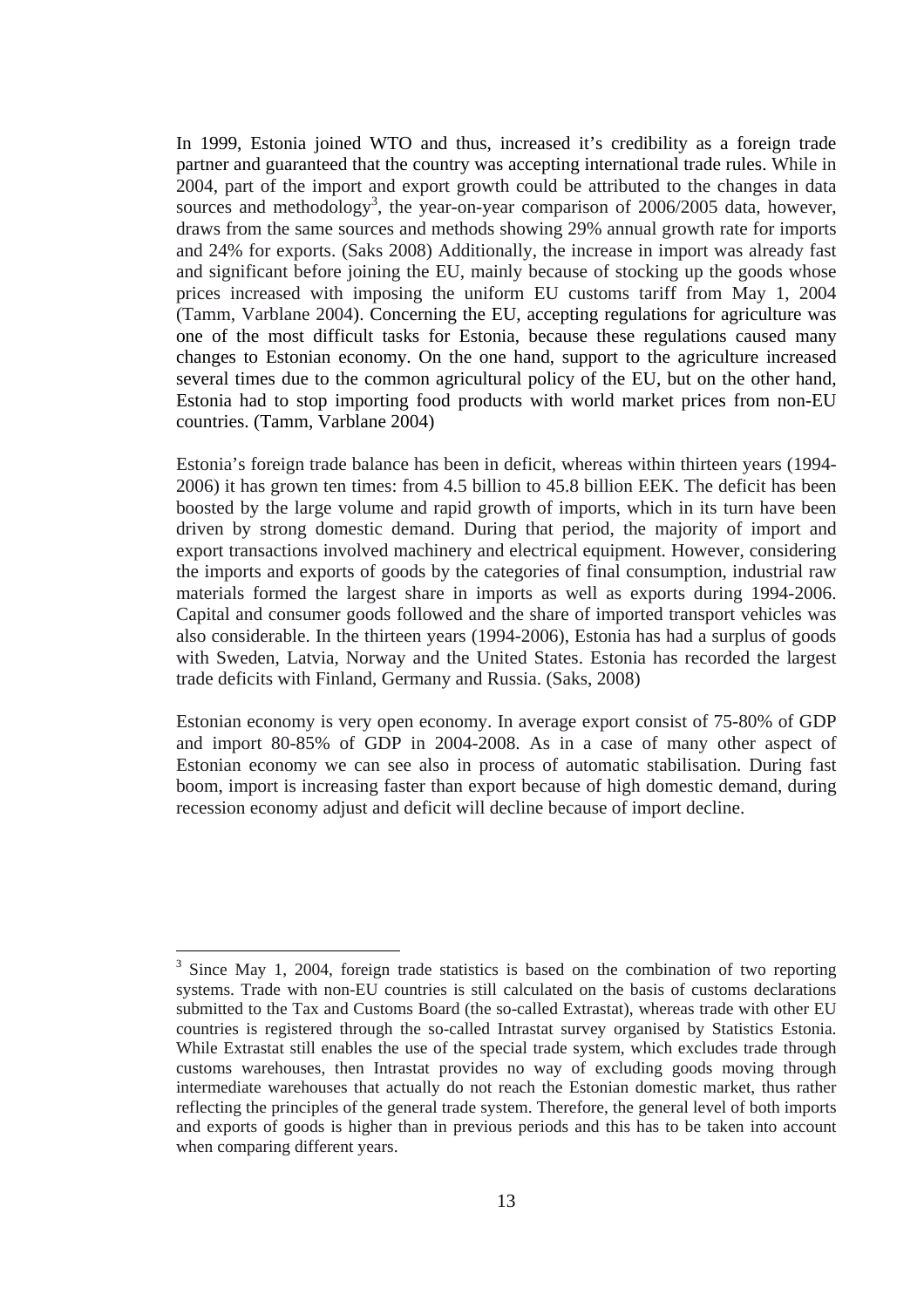# **Privatisation**

The privatisation process in Estonia was considerably faster than in the post-socialist countries, which, similarly to Estonia, sold enterprises for money. Additionally, Estonia was one of the most successful post-socialist countries in completing the task of largescale privatisation. The Estonian case is not a clear-cut sample of one certain privatisation method, as different methods were used depending on the social preparedness of the society. (Terk 2000) First of all, the privatisation included the restitution of homes, farms, and businesses expropriated during the communist periods. Simultaneously, the following methods were used to transfer state-owned property to private ownership (Laar 2002):

- sale of small-scale business units at auctions;

- lease arrangements for parts or whole enterprises

- joint ventures, combining foreign private management and capital with governmentowned assets;

- active bankruptcy processes to liquidate insolvent, non-performing state enterprises and transfer the assets to private companies.

The first stage of privatisation was connected to Gorbachev's reform attempts in the Soviet Union after 1986. Related to Gorbachev's perestroika programme, several hundred co-operatives were established in Estonia. (Jones *et al*. 2003) In relation to the size of the economy (Estonia had 1.3 million inhabitants), the density of these small private enterprises in Estonia was one of the highest among the constituent republics of the USSR. The workforce in small state enterprises and co-operatives gained the right to decide on production, pricing, wage setting and investment (although within the limits imposed by state authorities), and, importantly, they obtained the right to keep the net revenues. As these measures were insufficient to revive the economy, in 1989, semiprivatisation (known as leasing of state enterprises) of large industrial enterprises was initiated. The leaseholders gained the right to control the enterprise and the right to residual revenues. In essence, they were private firms, lacking only the right to transfer the assets to third parties. They also had to pay rent for the use of assets to the government. (Kalmi 2003) In 1991, Estonia passed the Law on the Privatisation of State-Owned Trade and Service Enterprises. This legislation was amended in early 1991 to permit the sale of all small enterprises, and by the end of 1993 less than 20% of all service establishments were state owned.

The privatisation policies in Estonia changed notably following the establishment of the Estonian Privatisation Enterprise (EPE) in September 1992, followed by the introduction of a law on privatisation in June 1993, and the establishment of the Estonian Privatisation Agency (EPA, the successor of EPE) in September 1993. From late 1992 the majority of enterprises were sold by tender to strategic investors. The winner of the privatisation contest was decided based on the price offered for the shares and on the development prospects the new owner could offer for the enterprise. (Kalmi 2003) This development led to preferences for privatisation to strategic investors and for large concentrated investors rather than insiders or dispersed investors (Jones *et al*. 2003).

The privatisation of large enterprises was more complex compared to small enterprises. Various methods were applied in case of large enterprises, such as auctions, employee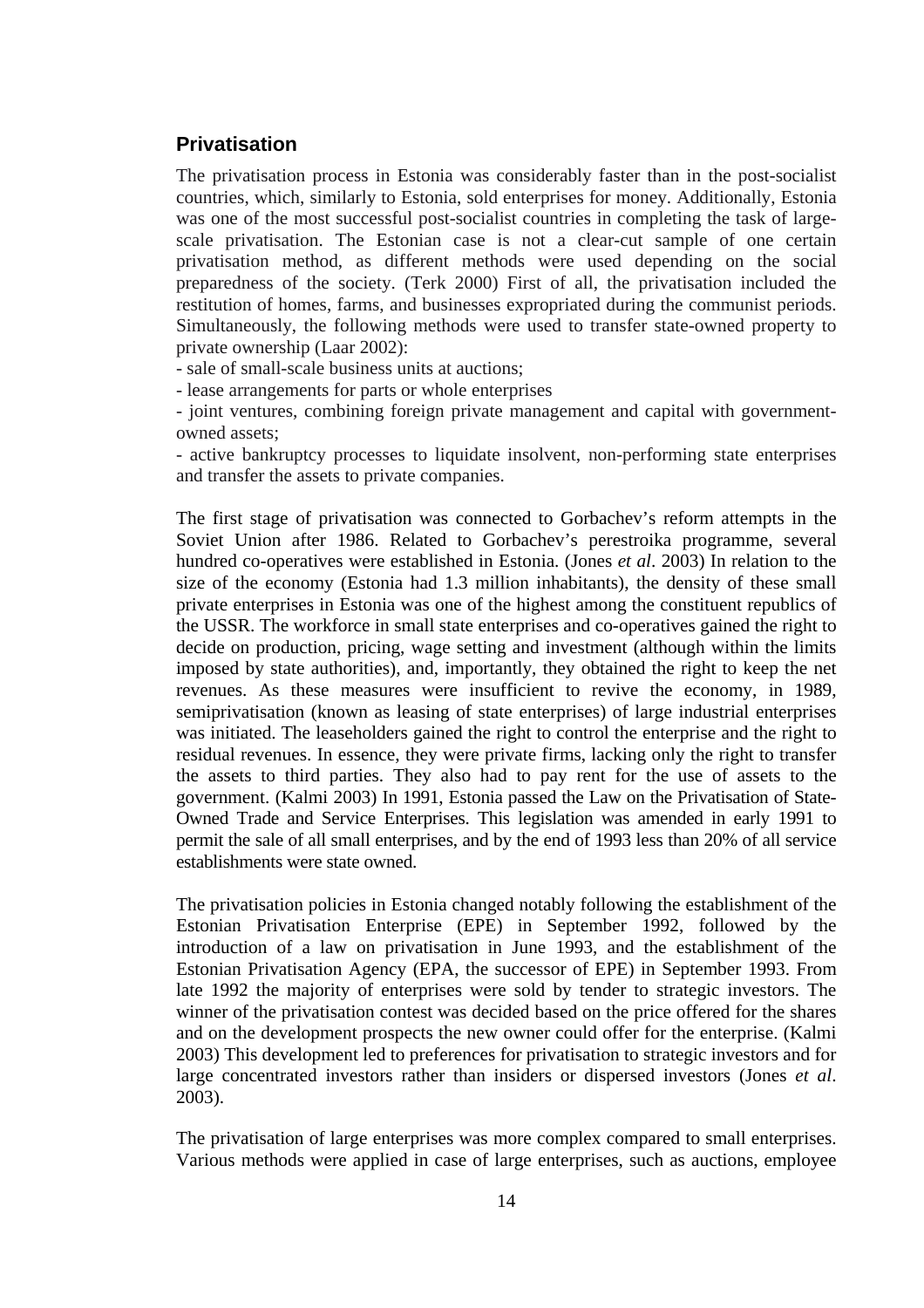buy-outs and direct sales of shares. Use of the bankruptcy law to transfer assets into private hands was also increasingly common. Advice and consultation on privatisation was requested from the German *Treuhandanstalt*, which had established a *Treuhand-*East European Consultancy branch in early 1992. This institution was established for offering its experience to Eastern countries of the former Soviet bloc in their endeavours to transform their economies to Western market policies, with the centrepiece of this transformation process being the privatisation of enterprises, land, buildings and other nationalised assets.

Most of the manufacturing enterprises were privatised by 1996 and large-scale privatisation of infrastructure started in 1997. The latter ended in 2001 and although some of the biggest infrastructure enterprises (Eesti Energia, Eesti Telekom, Tallinna Sadam) are still owned or partially owned by the Ministry of Finance. During years 1993-2001, altogether 1150 enterprises were privatised valuing 4,59 billion kroons in current prices. By 2001, all the more important privatisation processes were over and EPA ceased to operate. (Liitumiseelne… 2003)

Analyses on privatisation in Estonia refer to different factors which turned the process effective. Wolfe (1996), for example, brings out the following reasons explaining the success of the privatisation in Estonia:

- the right timing (drastic measures were necessary during the crisis);
- choosing the right model and making the right modifications;
- the privatisation legislation which let EPA choose appropriate owners;
- the correct monetary policy.

John Nellis (2002) states that the Estonian case shows that investor (domestic and foreign) could be found to pay cash for generally run down and highly dubious assets and achieve success in them. However, he admits that the prices paid were low, as the privatisation authorities consciously sought to encourage employment maintenance and creation and future investments as much or more than sales price. Furthermore, the proximity of Estonia to Scandinavian markets and the significant Estonia diasporas in Scandinavia helped greatly.

### **Labour market and labour market policies**

The population of Estonia is decreasing since the 1990-s, the decline was sharper at the beginning and rather moderate in the late 1990-s, resulting mainly from high emigration and low fertility rates. Consequently, the working age population is also declining. However, despite the general decline, the participation of the oldest population groups (aged 60-64 and 65+) has increased. The main reasons explaining the phenomenon are deferred pension age, low pensions and pension laws favouring working pensioners. Relatively low pensions force people to remain in work despite the availability of different retirement schemes. (Eamets et al. 2007) Additionally, the labour demand for younger members of the labour force had increased drastically by 2000. During very dynamic economic development, employers in Estonia preferred younger employees with greater flexibility for acquiring training and a better knowledge of languages and IT. (Arro *et al.* 2001)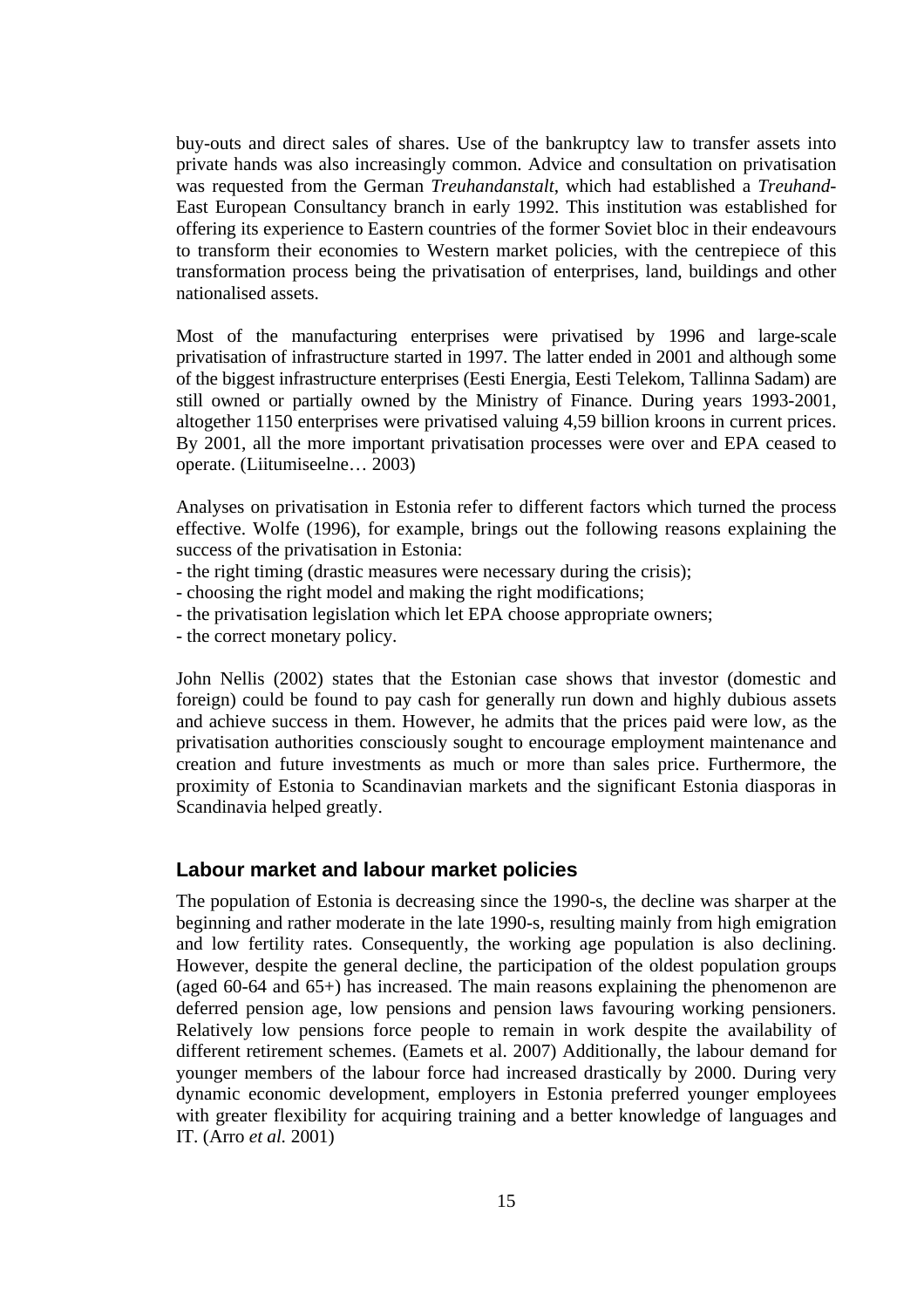The decrease of employment did not change even in 1997 with the extremely high economic growth. Nevertheless, since 2000, the situation became stable and certain normalisation of the labour market could be noticed. The normalisation means the behaviour of the labour market according to the rules of market economy, where the unemployment decreases and employment increases in the conditions of economic growth as a rule. In principle, it seems that major structural changes caused by transition shock in the Estonian labour market terminated by the year 2000. (Eamets, Tuvikene 2006)

Fast changes in the general structure of employment characterised the Estonian economy during transition period. Agricultural sector declined rapidly and led to increasing shares of employment in the service sector (figure 4). The total employment in agriculture dropped from 161.5 thousand in 1989 to 46.5 thousand in 1995 and further declined to 16.9 thousand employees by 2008. The fast change in agriculture resulted in serious consequences: growth in long-term unemployment in many rural areas, structural unemployment etc (Eamets *et al* 2007). The Soviet agricultural system relied on big collective farms and after the collapse of the system with the introduction of private agriculture; many collective farms began to disintegrate. A number of Estonia's more successful farms were reorganized into cooperatives.

**Figure 4.** Employment by economic sectors in Estonia, 1989-2008, (% of total employment).



Source: Statistics Estonia

The Estonian employment structure in 2008 is close to the structure prevailing in other developed countries in Europe. According to table 6 below, the share of employment in Estonia in agriculture was even lower than in the EU-15 in 2008. However, the share of industry has remained rather high in Estonia. Employment in industry is the highest in Estonia compared to the other Baltic States and the EU-25 as well as the EU-15, in 2008, at the same time the share of Estonia in service sector is the lowest in the table. On the one hand, the relatively small decline of employment in industry could be considered as a comparative advantage for Estonia - e.g. as denoting the sector's strength (Eamets *et al* 2000). On the other hand, some authors claim that the competitive advantages of Estonia like of the other Central and Eastern European transition economies lie mainly in the labour intensive (textile) and resource intensive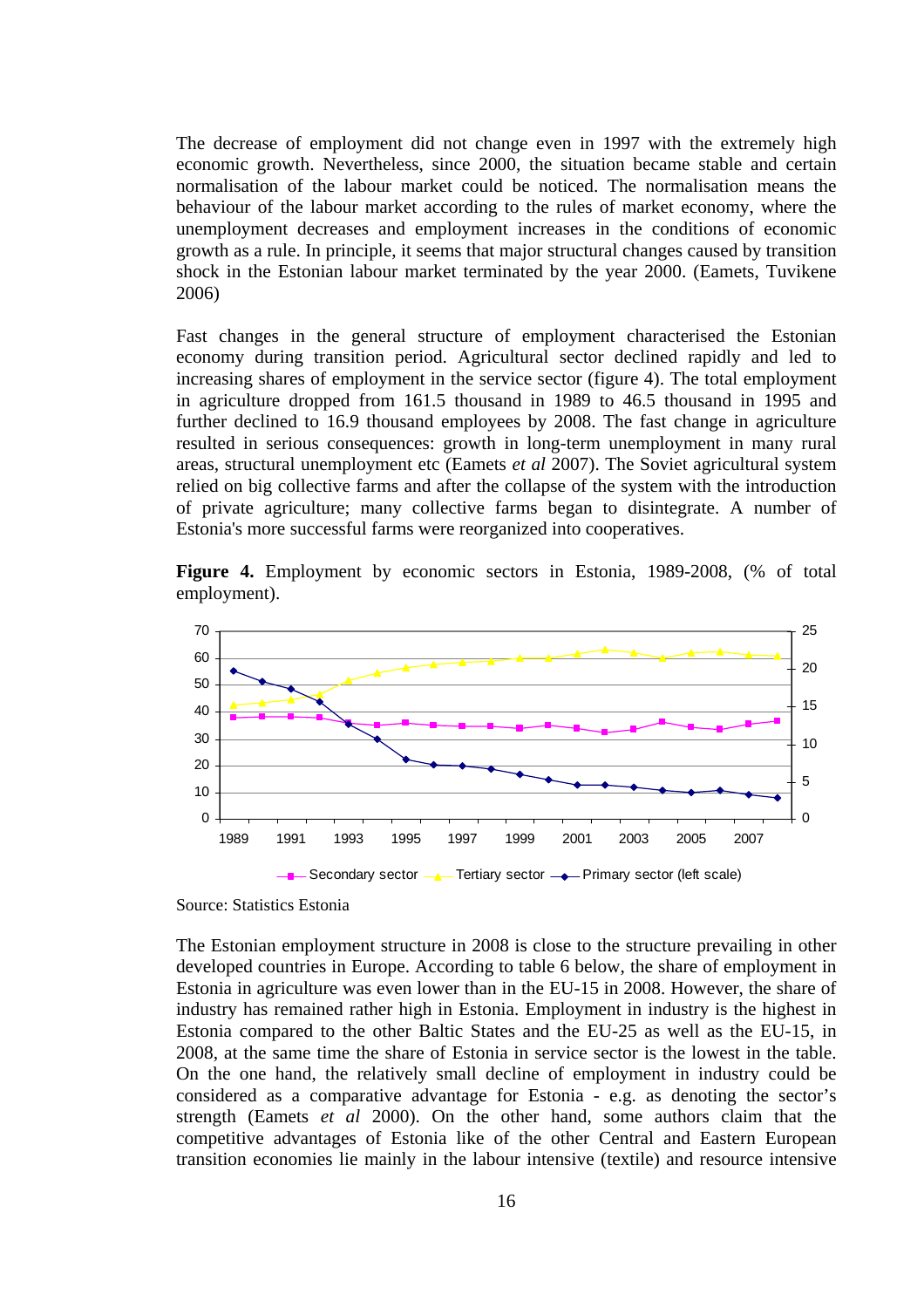(timber) industries, whereas the capital and technology intensive industries (for example, chemicals, machinery and equipment) are relatively uncompetitive. Thus, an open economy and foreign investment has not led to an automatic change of the structure of the industry towards greater knowledge and skills intensity: rather than that, it is the other way round. (Tiits *et al.* 2003).

|                    | 1992 | 1998 | 2000 | 2002 | 2004 | 2006 | 2008 |
|--------------------|------|------|------|------|------|------|------|
| <b>Agriculture</b> |      |      |      |      |      |      |      |
| Estonia            | 15.6 | 6.7  | 5.2  | 4.5  | 3.8  | 3.8  | 2.8  |
| Latvia             | 20.0 | 18.7 | 14,3 | 14.9 | 12.5 | 11.4 | 7.9  |
| Lithuania          | 19.6 | 19.1 | 18.7 | 17.8 | 15.8 | 12.4 | 7.9  |
| $EU-25$            |      | 5.9  | 5.4  | 5.2  | 4.9  | 4.6  | 4.3  |
| EU-15              | 5.5  | 4.5  | 4.1  | 3.9  | 3.7  | 3.5  | 3.4  |
| <b>Industry</b>    |      |      |      |      |      |      |      |
| Estonia            | 37.8 | 34.6 | 35.0 | 32.4 | 36.2 | 33.6 | 36.4 |
| Latvia             | 31.9 | 25.5 | 25.9 | 24.8 | 26.5 | 26.8 | 28.0 |
| Lithuania          | 38.0 | 28.6 | 26.7 | 27.3 | 28.0 | 29.5 | 30.4 |
| EU-25              |      | 27.8 | 26.7 | 25.9 | 25.1 | 24.8 | 24.5 |
| $EU-15$            | 29.1 | 26.6 | 25.8 | 25.0 | 24.2 | 23.6 | 23.2 |
| <b>Service</b>     |      |      |      |      |      |      |      |
| Estonia            | 46.5 | 58.7 | 59.9 | 63.1 | 60.0 | 62.6 | 60.8 |
| Latvia             | 48.1 | 55.9 | 59.8 | 60.4 | 60.9 | 61.8 | 64.1 |
| Lithuania          | 42.4 | 52.2 | 54.7 | 54.9 | 56.2 | 58.1 | 61.7 |
| EU-25              |      | 66.3 | 67.8 | 68.9 | 70.0 | 70.6 | 71.2 |
| $EU-15$            | 65.4 | 68.9 | 70.1 | 71.1 | 72.1 | 72.8 | 73.5 |

**Table 6.** Employment by economic sectors in 1992-2008, % of total employment.

Source: Statistics Estonia, Eurostat.

Next to agriculture and fishery, where employment decreased, there were, despite the general decrease in employment, some industries, where the employment increased. For instance, employment in real estate and business activities, education and public administration decreased until 1991-1992 and started to increase again. This resulted from the general changes in economic situation (e.g., the real estate market was nearly non-existent in Soviet countries). In financial intermediation and trade, the employment increased since the first years of independence in Estonia. Finance had been one of the most centralised industrys during Soviet times; the deficit of nearly all the goods in command economy boosted the fast growth of commerce. (Eamets *et al*. 2000)

#### **Productivity**

Despite the employment increases in some industries, rather low labour productivity remains a problem for Estonia. Dating back to Soviet times the productivity has increased with a slower pace than pay. Statistics from Eurostat show that in 2000, for example, the GDP in Purchasing Power Standards (PPS) per hour worked formed only 34.7% of the EU-15 and in 2008, the same indicator valued 47.8%. In 2008, labour productivity (created value added per employee) lagged in all economic sectors in Estonia greatly behind the level of highly developed member states in the EU. Comparison with less developed countries like Portugal shows that Estonia has reached the closest in the productivity of real estate and business services, which constituted 80%. In the rest of the sectors, ca. 40–60% of the productivity of Portugal has been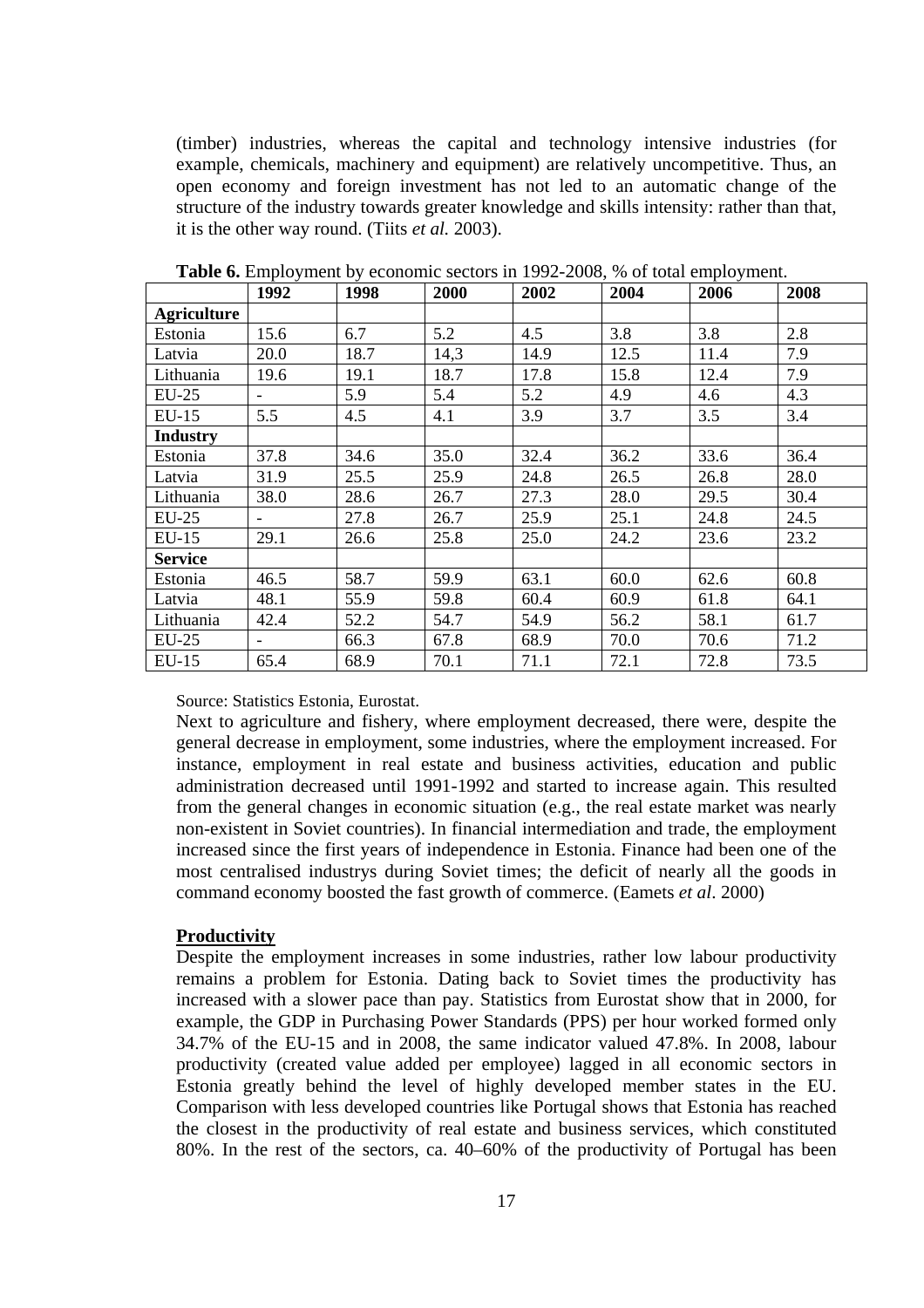achieved. In Estonia, the productivity of contemporary knowledge-intensive service and industry sectors is still several times lower than in highly developed countries. The view that Estonia has caught up with the developed EU countries in the business services sector appears to be incorrect because in the field of business services, productivity in Estonia is 21 per cent of the level of Ireland and Denmark, and 30 per cent of the level of Finland. Estonian enterprises are often engaged in the stages of the value chain where the productivity in knowledge-intensive fields is comparatively low, and also their export orientation is low. By fields of activities, however, the largest in productivity lag lies in the manufacturing and extractive industry, energy and construction, where it constitutes only 7–18 per cent of the level of the European Union Member States with higher income levels. (The Estonian Economy… 2008)

A relatively low productivity starts limiting the possibilities for further wage increase and diminish the competitiveness of several industry sectors in Estonia. That in case the premature growth of productivity cannot be ensured by various measures in front of the wage increase, which is inevitable in the conditions of an open labour market of the European Union. This is accompanied by the following problems:

- Transnational wage disparities might cause emigration of people;
- Increasing labour costs and decrease of profitability pressure the exportation of jobs from Estonia to other countries with lower labour costs.

Due to a large relative share of labour costs out of total costs, the problematic sectors are leather and footwear industry and, to some extent, also paper, textile, and sewing industry.

When comparing the wage level and dynamics in Estonia and in the EU developed countries, we see that in the past few years the wage increase in Estonia has been faster than in the destination countries of migration (Finland, the United Kingdom, Ireland, Norway, Sweden, Denmark, and Germany). At the same time, the differences in the wage level have still remained 4–5 multiple. Rapid wage increase in Estonia has brought about a situation where the differences in wage level in comparison with the destination countries of migration have decreased in all economic sectors under observation, therefore also the migration pressure to leave Estonia and go working abroad is decreasing .

A very important factor in exporting jobs is the labour cost per employee. The fast developing Asian countries: China, India, Korea, Malaysia, and Philippines, were included into the analysis. During the observed period (2000–2006), the labour cost has grown faster in Estonia than in the Asian countries (see [Figure 1](#page-18-0)0). When only in 2000, the labour cost in the majority of sectors in Estonia was by ca 50% higher, then by now it is 2–3 times higher than in the Asian countries selected into the analogue group. Consequently, our ability to compete with the Asian countries from the aspect of low labour cost has decreased very fast. In comparison with other countries of destination, the labour cost of Estonia has also grown faster and has become equal with the level of Czech Republic and Hungary and overtaken Slovakia, Poland, and other Baltic countries.

The wage increase in itself does not necessarily mean having problems. Becoming a state with a high living standard does presume the increase of the level of wages. If that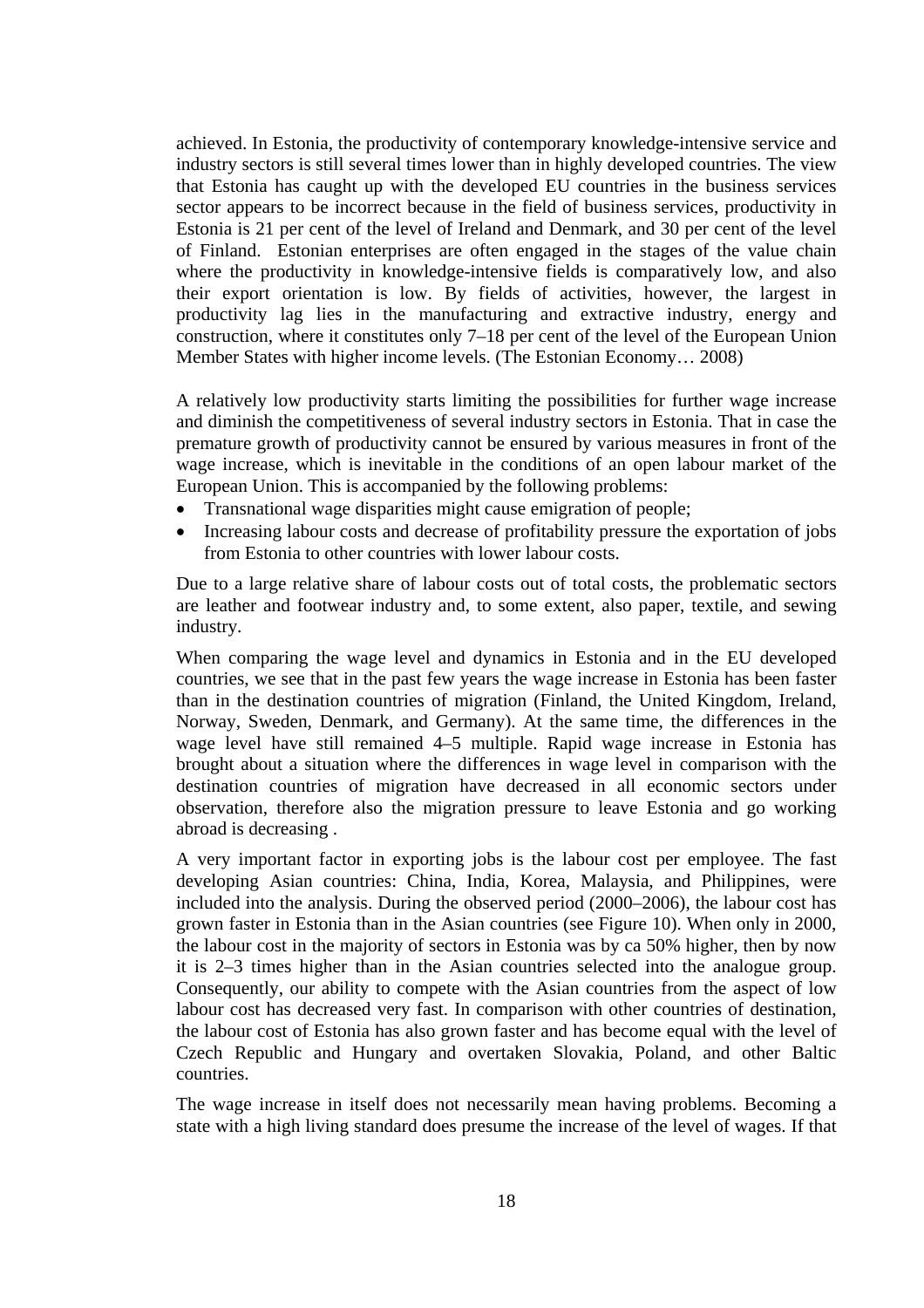is accompanied by a growth of productivity and profits, the competitiveness would be maintained and not pressure to export jobs would occur.

However, the analysis shows that there is a whole range of sectors in Estonia where residual profit per employee is low and that has increased slower than wages. Such sectors are :

- Manufacture of textile and textile products:
- Leather processing and manufacture of leather products;
- Wood processing and manufacture of timber products;
- Production of paper pulp, paper, and paper products;
- Publishing, manufacture of rubber and plastic products;
- Manufacture of means of transport;
- Transport.



Source: ILO database, authors' calculations

Comment: The chosen countries are China, India, Korea, Malaysia, and Philippines. Share of labour costs out of the total costs is calculated as a rate of labour costs and total costs of enterprises. The Statistical Office of Estonia possesses the latest data about the year 2005. The wages of 2006 are forecasted on the assumption that the wage increase in 2006 was by 5% faster than in 2005. Labour costs of the Asian countries have been found on the basis of ILO data. Average labour costs have been taken directly from the database. As labour costs in different countries have been brought per different periods (day, month, year), necessary recalculations have been made. Also, in case of missing data on single years, the average labour costs have been calculated on the assumption that their growth in the period of 2000–2004 was equal. Labour costs pursuant to the data of ILO were translated into euros for the purpose of this analysis.

<span id="page-18-0"></span>**Figure 10.** Labour cost in the selected units of the Estonian manufacturing industry (percent of the level of the Asian countries)

Thus, the analysis shows that the wages grow faster than the productivity primarily in the manufacturing industry. In the above-mentioned sectors, the production will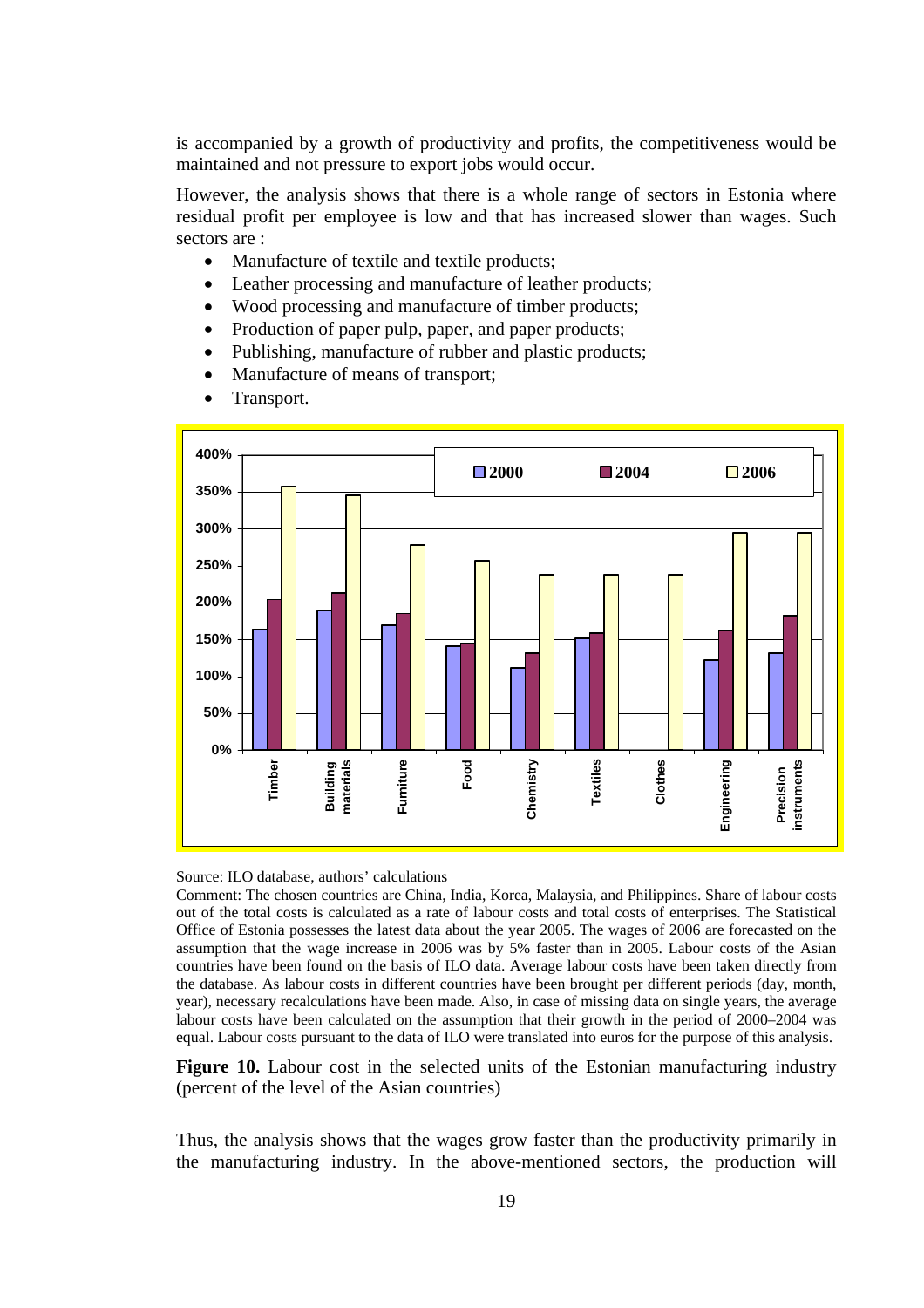probably be reduced in Estonia. On the other hand, in those sectors where productivity grew faster than wages, also the employment has increased (The Estonian Economy… 2008)

### **Unemployment**

In command economy, everybody had the right and obligation to work and therefore unemployment officially did not exist. Enterprises were a source of social security. Thus, there were no institutions to tackle the issue of unemployment. However, simultaneously, there was hidden unemployment due to labour hoarding by Soviet enterprises. (Masso, Paas 2007:) The fall in GDP at the beginning of transition nevertheless did not lead to sudden high rate of official unemployment. Unemployment in Estonia increased gradually instead (see annex 1 for data). According to Arro *et al* (2001) the main reasons for moderate unemployment growth were:

- rapid restructuring of the economy;
- initial exchange rate undervaluation (which helped to maintain average enterprise profit rates);
- decrease in the labour supply (also due to migration from Estonia);
- fast-paced development of the hidden economy, mainly in construction, agriculture, trade, and service activities;
- rather large share of the inactive population in the total working-age population.

The unemployment increased despite above-mentioned circumstances primarily because of:

- low mobility of the labour force,
- lack of information about vacancies.
- increase in long-term employment.

According to Statistics Estonia unemployment during 1996-1998 was nearly 10%. The situation changed at the beginning of 1999 and the unemployment started to grow quickly. In 2000, the unemployment rate was 14.8%, which has been the maximum since the beginning of the 1990-s. Since 2000, the unemployment rate started to decline gradually reaching 4.7% in 2007, which is the lowest yearly rate since 1992. However, the economic recession has changed the situation and in the second quarter of 2009, the unemployment rate rose to the highest level after 2000 (13.2%). Due to the economic decline, the labour market entrants experienced greater difficulties with finding employment; the creation of jobs halted as well (Tur, Viilmann 2009: 2).

Labour market in small open economies like Estonia largely depends on neighbouring countries and world market. Therefore, the impact of the Russian crisis of 1998 was considerable also in the Estonian labour market. Since the beginning of 1999 the official unemployment rate started to increase – many enterprises which had used internal reserves in 1998 had to change their personnel policy in 1999. Thus, there was a time lag between the economic slowdown and unemployment. The similar lag has occurred in 2008. Although the economic growth turned into recession during the second quarter of 2008, the number of unemployed started to increase sharply during the second half of 2008 (resulting in the yearly rate of 5.5%). Thus, the unemployment rate will supposedly increase to a larger extent in 2009.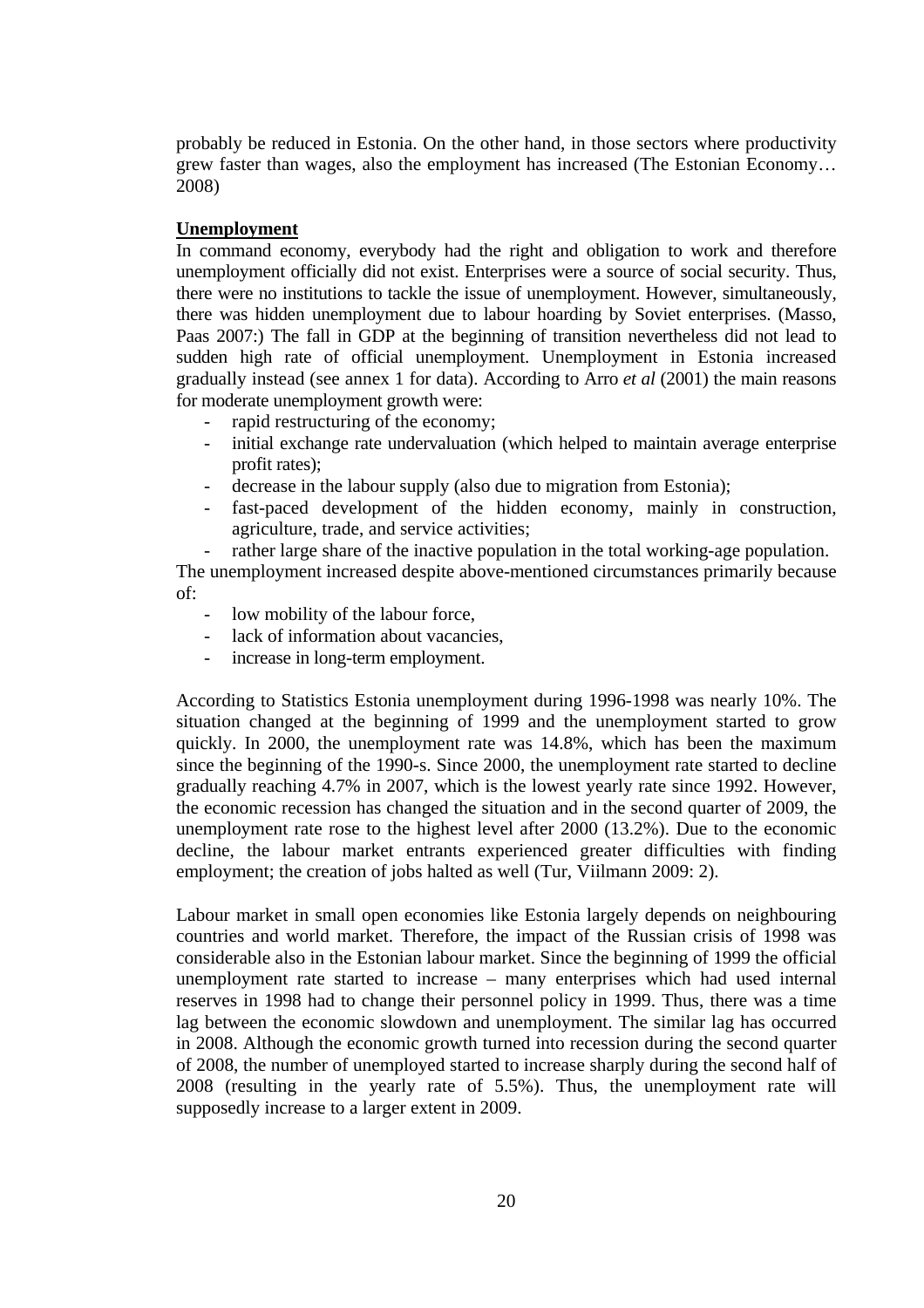In Estonia, the registered unemployment rate has always been lower than the unemployment rate according to the labour force surveys (LFS). During years 1993-2006, for example, the maximum difference between the two rates valued 6.7 percentage points in 2000. In general, the unemployment rates according to LFS are nearly twice of the value of registered unemployment rate. As stated by Arro *et al* (2001) the difference results from several factors, including the following as the most important:

- inadequacy of the legislation and social guarantees for unemployment;

- poor reputation of State Employment Offices;

- very limited willingness on the part of employers to cooperate with the state jobmediation system; and

- various job seeking scenarios.

Indeed, a survey of 2008 concerning the public image of the Estonian Labour Market Board affirms that the institution is not popular among job seekers, as a large number of them presume that the board cannot offer suitable jobs. Although the board additionally has started to provide services for other jobseekers next to unemployed, the people do not have enough information about this fact as well as about the jobs that the board can offer. People continue to seek jobs through acquaintances, contact directly with employers or search in electronic databases. Employers prefer to seek for employees mostly through acquaintances and advertisements in newspapers. (Tööturuameti maine… 2008)

The situation nevertheless changed with the economic recession in 2009. During economic growth, most vacancies were actually filled directly by people changing jobs without an intervening period of registered unemployment. Only a fraction of unemployed, less than 25 years old, were registered at Labour Market Board compared to more than 50% of unemployed older than 50 years of age. (Labour Market… 2009) Non-Estonians, older people and discouraged people are usually in unfavourable position in labour market, but due to high demand for labour force in 2006 and 2007 they participated in labour force to a larger extent than usually. The unemployment rate for the non-Estonians, for instance, decreased to 6.9% by 2007 from 15.2% in 2003. (Töövaldkonna areng 2008) In 2009, newly unemployed eligible for unemployment insurance benefits or unemployment allowances started registering in unusually high numbers. As a result, the number of registered unemployed grew by 177% on year-toyear basis in January 2009. (Labour Market… 2009)

In terms of the legislation and social guarantees for unemployment, the process of registering oneself as an unemployed has been rather complicated and the amount of the unemployment benefit has been very low (table 7).

| <b>Effective date of</b><br>unemployment<br>benefits | Unemployment  <br>benefits<br>(EEK) | Unemployment<br>benefits<br>(EUR) | Unemployment benefit as<br>percentage of minimum<br>wage $(\% )$ |
|------------------------------------------------------|-------------------------------------|-----------------------------------|------------------------------------------------------------------|
| 1 Jan. 1992                                          | 180                                 | 11.5                              | 60.0                                                             |
| 1 July 1996                                          | 240                                 | 15.3                              | 35.3                                                             |
| 1 Mar. 1998                                          | 300                                 | 19.2                              | 27.3                                                             |
| 1 Jan. 1999                                          | 400                                 | 25.6                              | 32.0                                                             |
| 2000                                                 | 400                                 | 25.6                              | 28.6                                                             |

**Table 7.** Unemployment benefits in Estonia, 1992 -2008.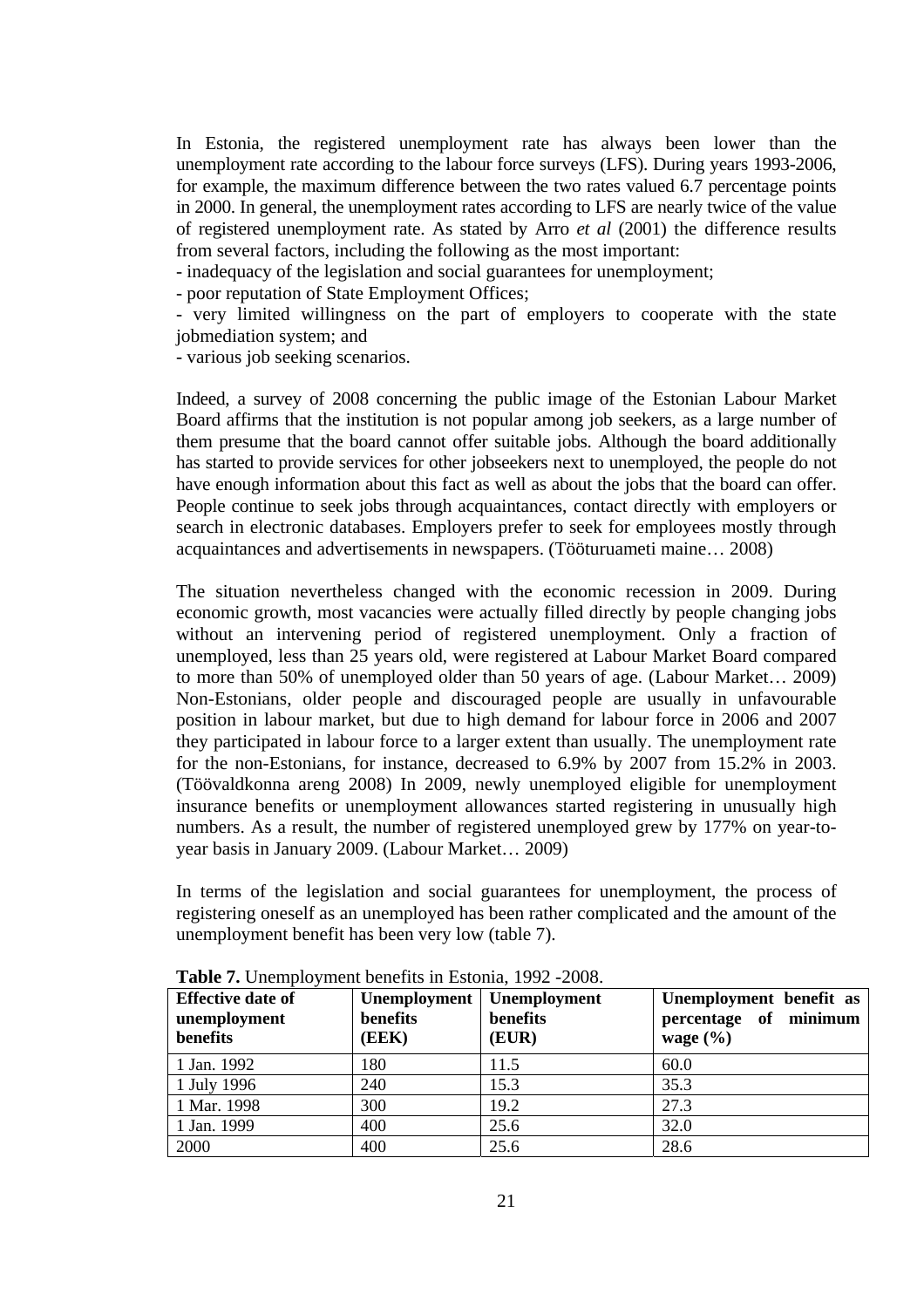| 2001              | 400  | 25.6 | 25.0 |
|-------------------|------|------|------|
| 2002              | 400  | 25.6 | 21.6 |
| $\overline{2003}$ | 400  | 25.6 | 18.5 |
| 2004              | 400  | 25.6 | 16.1 |
| 2005              | 400  | 25.6 | 14.9 |
| 2006              | 400  | 25.6 | 13.3 |
| 1 Jan. 2007       | 1000 | 63.9 | 27.8 |
| 2008              | 1000 | 63.9 | 23.0 |

Source: State Gazette, Ministry of Social Affairs

#### **Labour Policy**

In Estonia, the expenditure on labour market policy has been very low. Mostly the labour market policy has been passive, but as the unemployment allowance (since 2006 the term "benefits" is used) have been very low compared to the average salary in Estonia, the proportion of passive measures of all the labour market policy measures has been rather low (table 8). While in 2005, in Denmark, LMP expenditure amounted to almost 4.1 percent of GDP, which was the highest number in the EU; in Estonia, it amounted to less than 0.2 percent of GDP. (Expenditure on… 2008)

|              | 1994 | 1995 | 1996       | 1997 | 1998 | 1999 | 2000 | 2001 | 2002 | 2004 | 2005 | 2006 | 2007 |  |
|--------------|------|------|------------|------|------|------|------|------|------|------|------|------|------|--|
| Total        | 0.24 | 0.17 | $\rm 0.17$ | 0.17 | 0.16 | 0.24 | 0.21 | 0.22 | 0.15 | 0.11 | 0.15 | 0.13 | 0.13 |  |
| expenditures |      |      |            |      |      |      |      |      |      |      |      |      |      |  |
| - passive    | 0.11 | 0.07 | 0.07       | 0.08 | 0.08 | 0.16 | 0.14 | 0.14 | 0.09 | 0.04 | 0.03 | 0.02 | 0.04 |  |
| - active     | 0.13 | 0.10 | 0.09       | 0.09 | 0.08 | 0.08 | 0.08 | 0.08 | 0.06 | 0.07 | 0.12 | 0.11 | 0.09 |  |

**Table 8.** Expenditures on labour market policy as % of GDP.

Source: Health, Labour… 2008; Leetmaa *et al* 2003.

Additionally, compared to other OECD countries, the structure of active labour market policies is rather unvaried in Estonia – most of the expenditures finance training and the Labour Market Boards, but other measures receive little finances. (Leetmaa *et al*. 2003) However, the reasons behind the low expenditures on active labour market policies could besides the different composition of the services offered to unemployed include differences in target groups entitled to services (in Estonia only registered unemployed, while elsewhere also the employed at risk of involuntary job loss and inactive persons who would like to enter the labour market) as well as the rather short duration of the programs in Estonia compared to the other countries. (Estonian Human… 2009)

Employment benefits were introduced in Estonia with the emergence of unemployment problem in 1991 and the system was reformed in 2002. Considerable changes to the legislation were additionally enforced with the Labour Market Services and Benefits Act on 1 January 2006. While in 2002, the unemployment insurance was introduced, the most important change in 2006 was the implementation of the principle of a casemanagement approach in providing the services at the Labour Market Board.

In 2002, unemployment insurance in Estonia was created as a type of compulsory insurance based on the principle of solidarity. The first benefits were paid out in the beginning of 2003. The following types of benefits can be provided: unemployment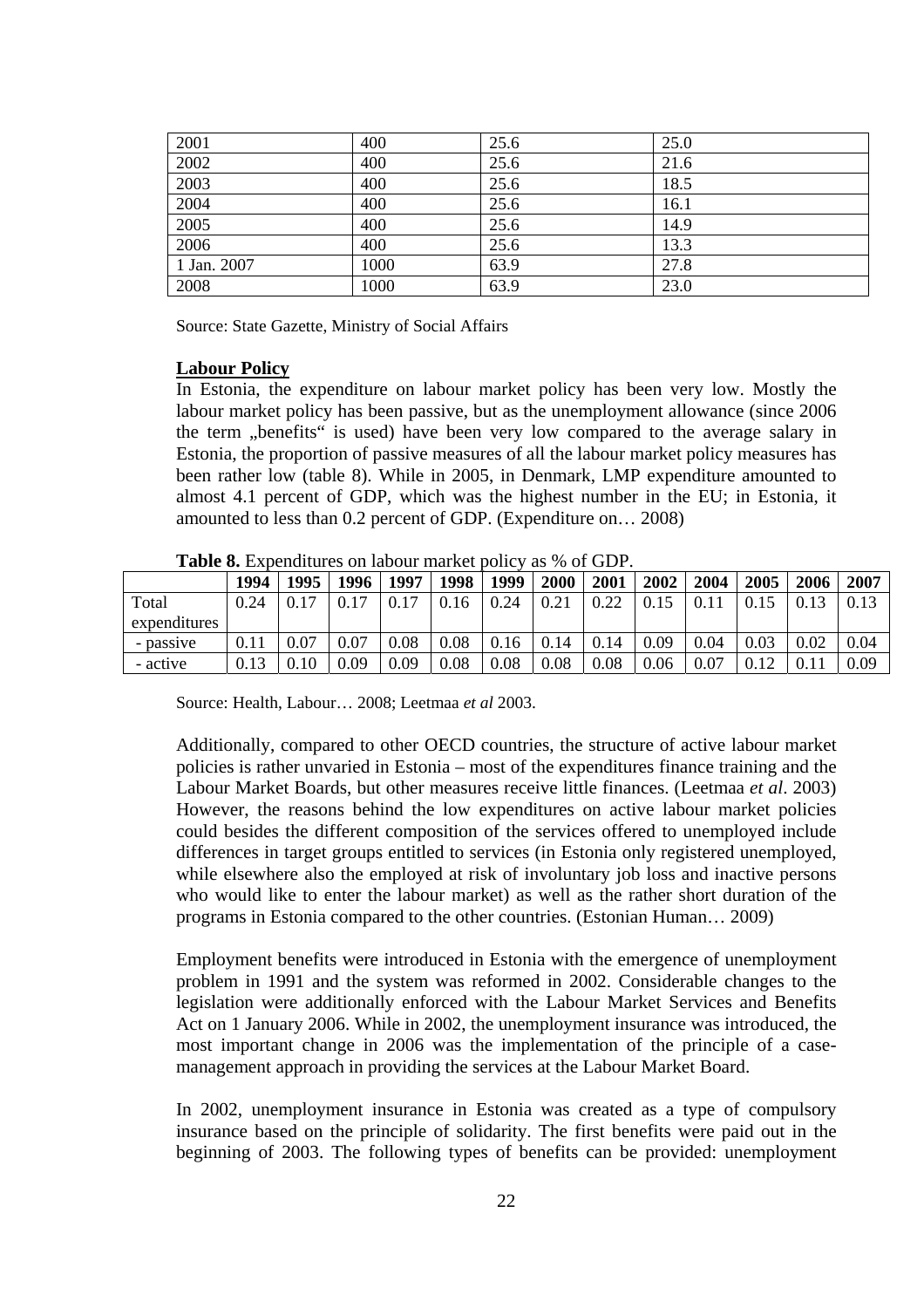insurance benefit, benefit for collective termination of employment contracts, and benefit for employer's insolvency. For the insured, or the employee, the unemployment insurance contribution rate may be 0.5 to 2.0 percent and for the employer 0.25 to 1 percent of the wages paid to the employee. In 2006–2008, the unemployment insurance contribution rate was 0.6 percent for employees and 0.3 percent for employers. In 2009, the contribution rates increased with the new labour law – to 1 percent for employee and to 0.5 percent for employers. Insured persons, who have been registered as unemployed and who have been insured for at least 12 months during the 36 months prior to registration (until 2006, during 24 months) as unemployed, have the right to receive unemployment insurance benefits. The amount of the benefit depends on the previous salary and it decreases with the duration of the unemployment spell. (Health, Labour... 2008)

In Estonia, the minimum contribution record requirement for unemployment insurance has been strictly enforced, and the unemployed who fail to fulfil this criterion may apply for unemployment benefit. Eligibility for assistance in its turn requires a record of previous employment as well as active job search. The latter includes registration as unemployed at the local labour office and visits to the labour office at least every 30 days. The payment of benefits may be terminated if the person refuses a suitable job offer. Rather strict criteria for receiving the unemployment benefits cause difficulties for recent graduates without working experience as well as people who should only work for another few years before retirement. (Eamets *et al.* 2000)

In 2006, the number of different types of labour market services was increased with the new act, including four services for disabled persons. (Health, Labour… 2008) Additionally, each unemployed person is handled by a caseworker, who helps to resolve the client's unemployment problem and assists him or her in finding a job as soon as possible. (Estonian Human… 2009) In conclusion, the role of active labour market policies in Estonia has been modest and there are no surveys yet conducted after the most recent changes in the system. Thus, the effect of these changes remains unclear.

### **Migration and working abroad**

In connection with the accession to EU, the opportunities for people working abroad have significantly widened. An important impulsion for migration was given by the decision of our neighbouring country Finland in 2006 to abolish all restrictions to the free movement of labour originating from the new member states.

Statistics on that field is very deficient. When to sum up all the sent workers (ca 18,000– 20,000) and the employees who have worked abroad either for a shorter or longer period (ca 32,000–35,000), we get the result of ca 50,000–55,000 people who have worked abroad at a certain period of time (from the beginning of 2004 until the beginning of 2007, data of the Ministry of Social Affairs). That figure includes also those who have returned and those who have been abroad repeatedly, which to some extent smoothes the non-calculation of unofficially working people in the official migration statistics. Therefore, it can be presumed that as an average, ca 15,000–20,000 people work abroad in a year.

The entire active population (who work or look for job) in Estonia is ca 680,000 people at the moment; hence, the number of people working abroad constitutes ca 2–3% of all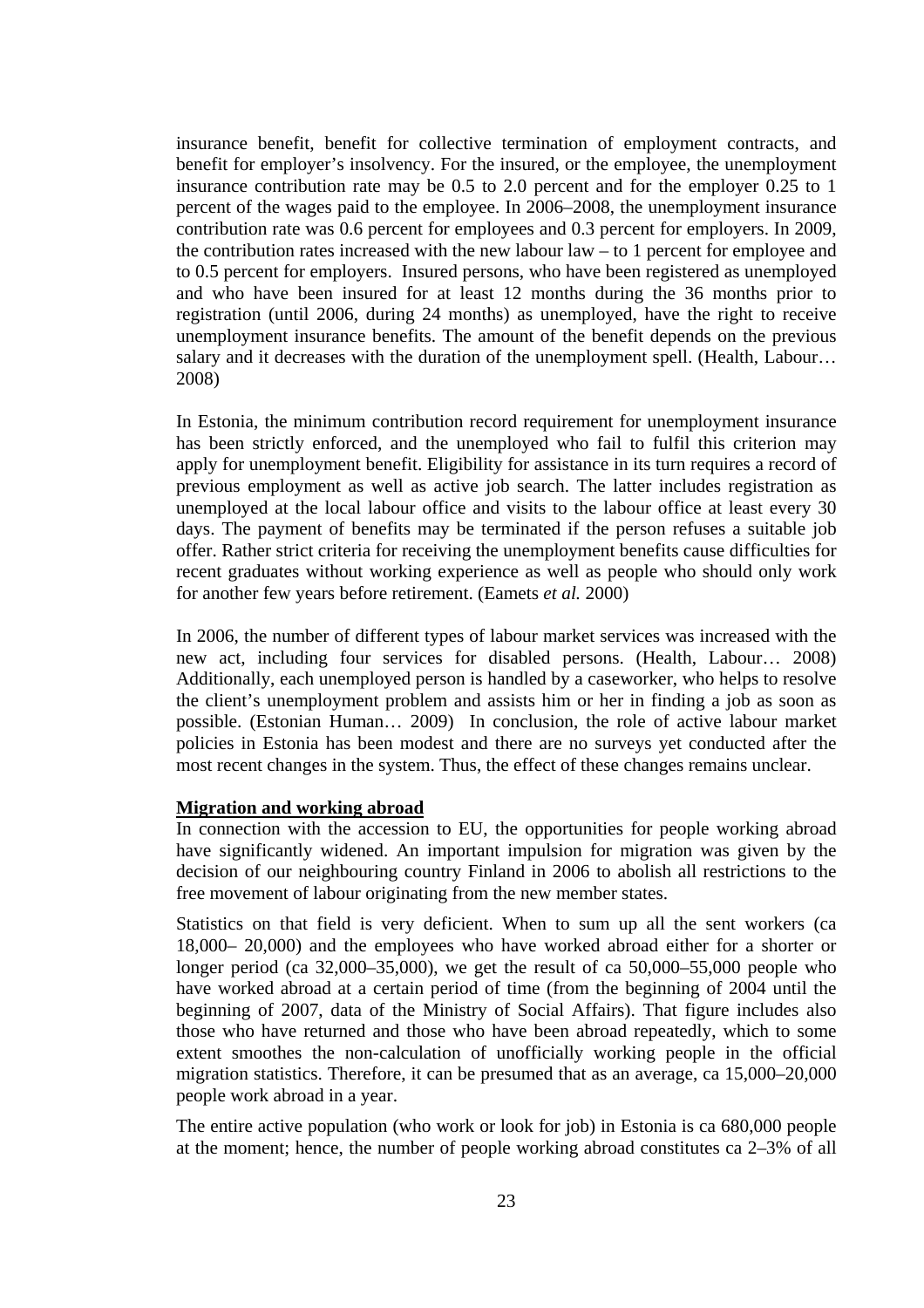the people actively operating at the labour market. If we presume that approximately as many works abroad unofficially, the total number would be 5–6%.

### **Labour market flexibility**

 $\overline{a}$ 

The labour market flexibility is a topic that has been much discussed in the Estonian media and which different authors treat very differently. According to some top politicians labour market rigidity is the most serious problem of the Estonian economy. This is often mentioned (see for example Ansip, 2008) in connection with Estonia's 163rd ranking among the 181 countries in the World Bank's Ease of Doing Business Index.<sup>[4](#page-23-0)</sup> At the same time, we should remember that by using only one indicator, the picture is very one-sided and we are not considering all the aspects of labour market flexibility.

Labour market flexibility can be assessed at micro and macro levels. At the macro level, the flexibility of the labour market is measured by legislation and regulations and the flexibility of wages; the latter also reflects the influence of trade unions. The aforementioned international indexes reflect this aspect of labour market flexibility. At the micro level, or at the worker and company level, flexibility is indicated by how often workers move between different labour market stages, for instance, how easy it is to move from unemployment to employment. In addition, the flows of workers also includes functional flexibility or occupational mobility, or how often people change their occupation, or how simple it is for companies to replace workers with each other, etc. The third aspect of worker mobility is geographic mobility. Job flows show how many companies create new jobs or close old jobs during a given time period (usually one year). The last element at the company level is the flexibility of working hours or to what extent flexible work schedules, part-time work, overtime, etc are implemented. (see Figure 11).

There is a paradoxical situation in Estonia, where according to the macro indicators, i.e. the OECD Employment Protection Legislation Index, the Estonian labour market is rigid and overregulated, but when we examine data from the company level, it turns out that the labour market is flexible (see Eamets, Masso 2005). Similarly, according to the World Bank's Ease of Doing Business Index and the Heritage Foundation's Index of Economic Freedom, the Estonian labour market is rigid and overregulated. However, the fact is often ignored that the rigidity indicators operating at the state level are established by regulations or laws. In many other European countries, very minimal requirements are established at the legislation level and the majority of regulations are left for the social partners to agree upon. In other words, many international indices do not reflect the actual regulation of the labour market in the countries were the influence of trade unions is the strongest. In order to see the actual flexibility of the labour market,

<span id="page-23-0"></span><sup>&</sup>lt;sup>4</sup> To assess the severity of the labour market regulations, various indices have been used, the most famous being the Organization for Economic Development and Cooperation (OECD) Employment Protection Legislation (EPL) Index, the sub index on the severity of employment laws in the World Bank's Ease of Doing Business Index and the sub-index for economic freedom indicators in the Heritage Foundation's Index of Economic Freedom.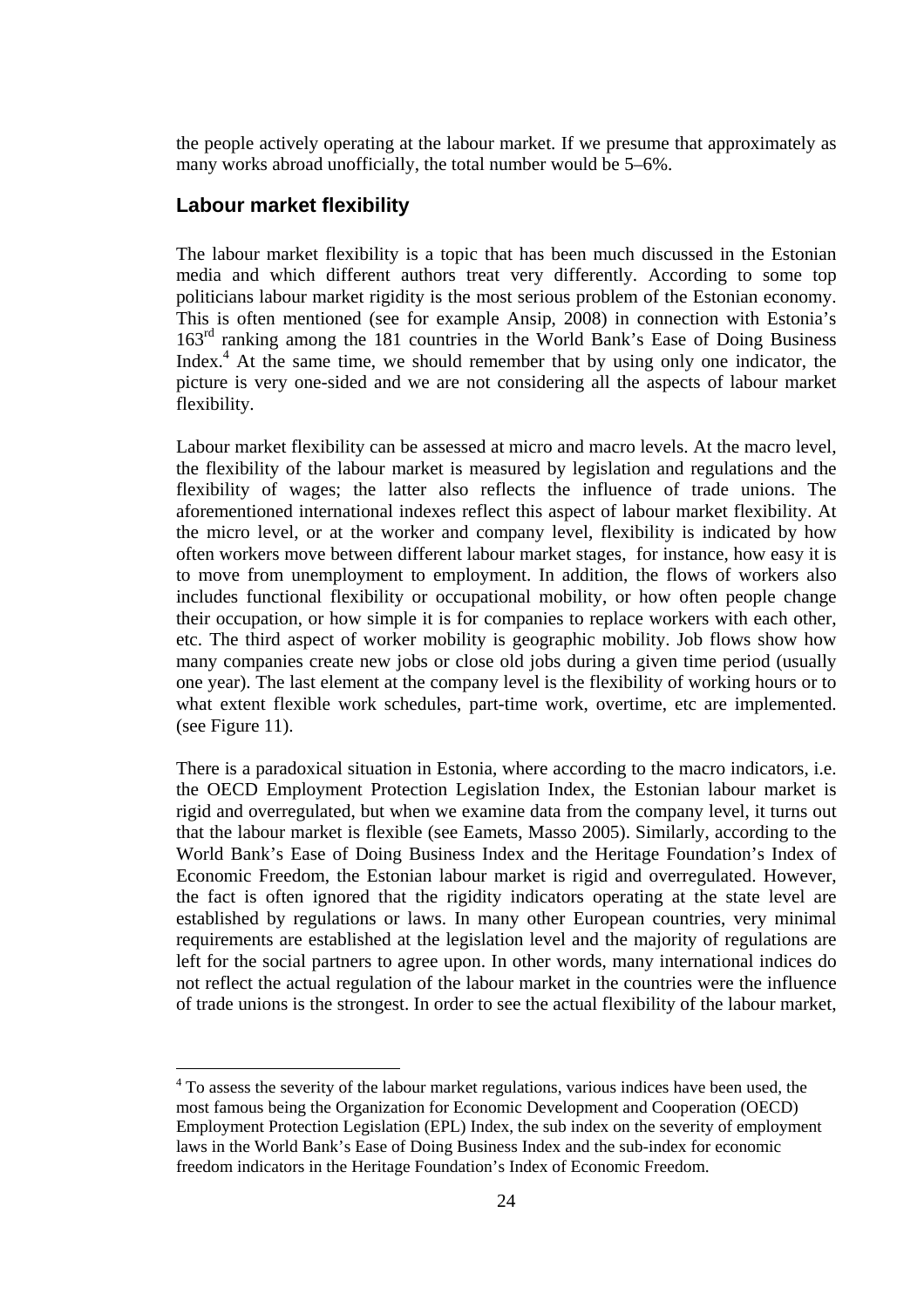it would be necessary to analyze the macro data. Below, we try to fill this gap in the description of Estonia's labour market.



Figure 11 Labour market flexibility at the micro and macro levels

Let's examine two aspects of labour market flexibility – flows of workers between different labour market states and how many jobs are created and closed in companies.

### **Workers flows**

 $\overline{a}$ 

Firstly, let's see how people move between different labour market states. People are in three different states in the context of the labour market – employed, unemployed or inactive. The employed are those who have jobs; the unemployed are looking for jobs; and the inactive are not looking for jobs and are not employed<sup>[5](#page-24-0)</sup> Since people are constantly moving from unemployment to employment, they become unemployed or someone leaves the labour market, or become inactive, there is constant flows in the labour market and this is called labour market mobility.<sup>[6](#page-24-1)</sup> The number of flows on the labour markets differs by year. Great changes in the economy/society (reforms, crises) cause an increase in labour market mobility, while during stable periods, there is less movement between various labour market states. Based on various flows, a matrix can be constructed.. Flows are indicated by the combination of the corresponding letters, or  $EU<sup>7</sup>$ means moving from employment to unemployment, and IE from inactivity to employment. In total, there are nine potential flows.

A person's situation on the labour market is assessed during one year, for instance from January to January. Or, if a person was unemployed in January 2000 and employed in

<span id="page-24-0"></span> $<sup>5</sup>$  The exact definitions of the three situations can be found in Statistics Estonia compendiums</sup> dealing with ETU methodology, see Statistics Estonia: 2006 Labour Market in Figures.

<span id="page-24-1"></span><sup>&</sup>lt;sup>6</sup> A separate issue is the geographical mobility of the workforce, which was not examined here.

<span id="page-24-2"></span> $7 E$  for employment, U for unemployment and I for inactivity.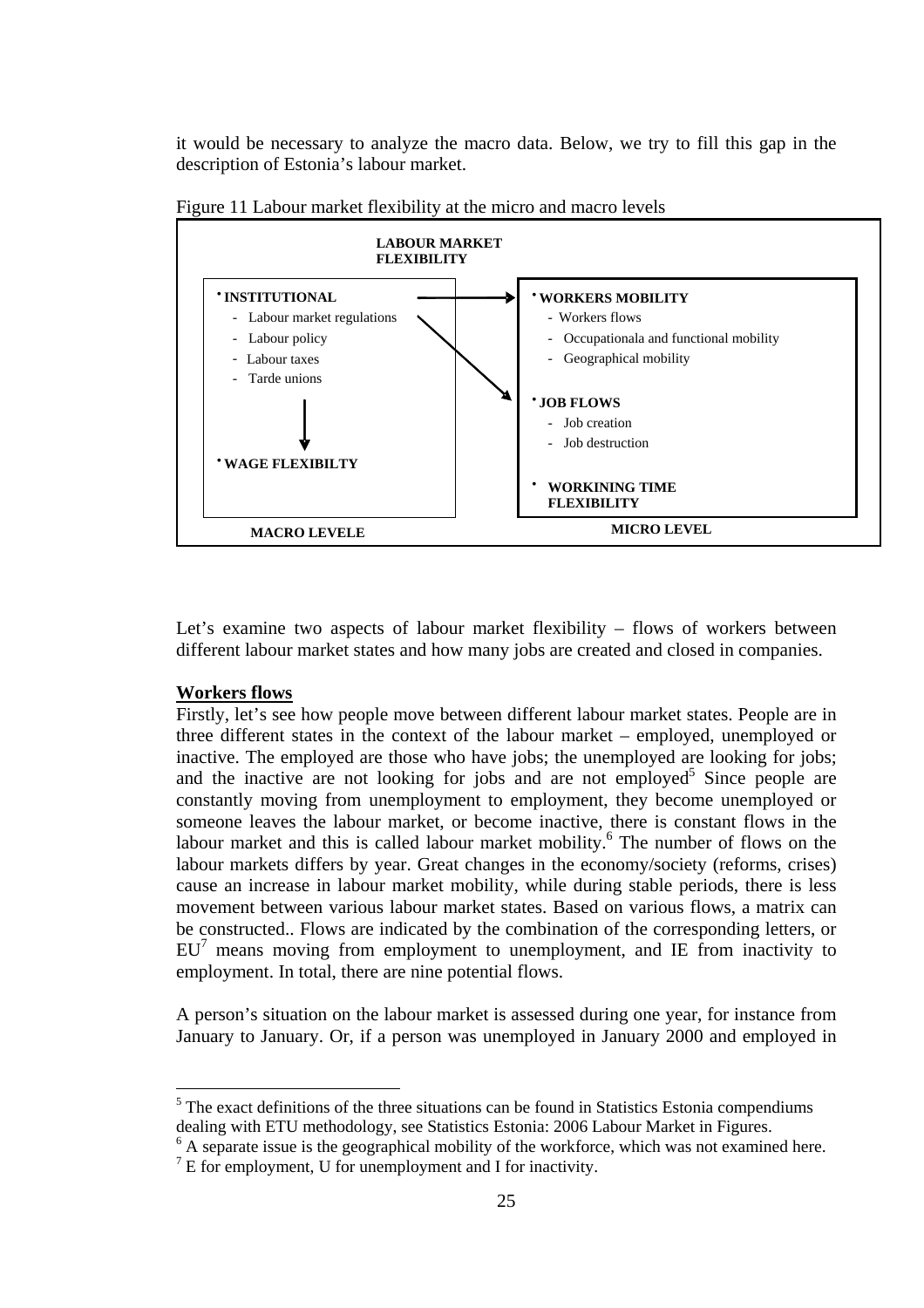January  $2001$ ,<sup>[8](#page-25-0)</sup> we get one movement from unemployment to employment. In reality, as we move diagonally along the matrix we see flows within the same state, or "stable" states. Or if a person was unemployed in July 2006, and still unemployed the next year, then he or she was in the same situation throughout the year and a real flow did not occur. In principle, he or she may have ended up in another state at some time during the year, but this method does not consider this.

There is one exception: within employment (EE flow, or job –to-job flow) we can speak of movement in a certain sense, because a person may change jobs during the year without leaving employment.

When analyzing empirical data, it is important to know what percentage of all employed people or all unemployed people changed their status . This shows us the ratio of flow compared to the number of people that are in the specific labour market state. The corresponding percentages are shown in following table.

|                                          | 1996/1997 | 1998/1999 | 2000/2001 | 2002/2003 | 2004/2005 | 2006/2007 |
|------------------------------------------|-----------|-----------|-----------|-----------|-----------|-----------|
| Employment to employment (EE)            | 16.8      | 11.8      | 9.6       | 10.3      | 10.3      | 10.1      |
| Employment<br>unemployment<br>to<br>(EU) | 5.4       | 6.1       | 5.2       | 4.1       | 2.6       | 1.6       |
| Employment to inactivity (EI)            | 6.1       | 5.7       | 5.3       | 4.5       | 4.7       | 3.6       |
| Unemployment<br>employment<br>to<br>(UE) | 53.5      | 53.3      | 55.5      | 69.0      | 70.9      | 86.5      |
| Unemployment to inactivity (UI)          | 13.1      | 12.8      | 25.6      | 25.0      | 23.6      | 13.5      |
| Inactivity to employment (IE)            | 11.0      | 5.4       | 5.6       | 6.3       | 6.8       | 7.6       |
| Inactivity to inactivity (II)            | 3.5       | 2.3       | 3.8       | 3.2       | 2.6       | 1.6       |

Table 9 Flows of workers between various labour market states

Source: Estonian Labour Force Survey

 $\overline{a}$ 

From the table we can see that the flows were greatest in the middle of the 1990s. For instance in 1996, 16.8% of the employed changed jobs during the year, 53% of the unemployed found new jobs during the year, and 11% of the inactive enter employment during the year.

At the same time, we can see that, for instance, the movement from unemployment to employment has been very simple during the period of economic growth. In 2006, 86% of the unemployed found jobs during the year. Such opportunities to find jobs will definitely decrease under conditions of economic recession, but for instance, during the previous serious economic recession in 1999/2000 it did not fall below 40%.

<span id="page-25-0"></span> $8$  Before 2000, changes in situations were examined from January to January. As of 2001, movement has been defined as a change in situation compared to the same month of the previous year. Therefore, all the movements for a year are totalled by month and then an average obtained. Arithmetically: average annual movement = total (January-January, February-February, ….)/12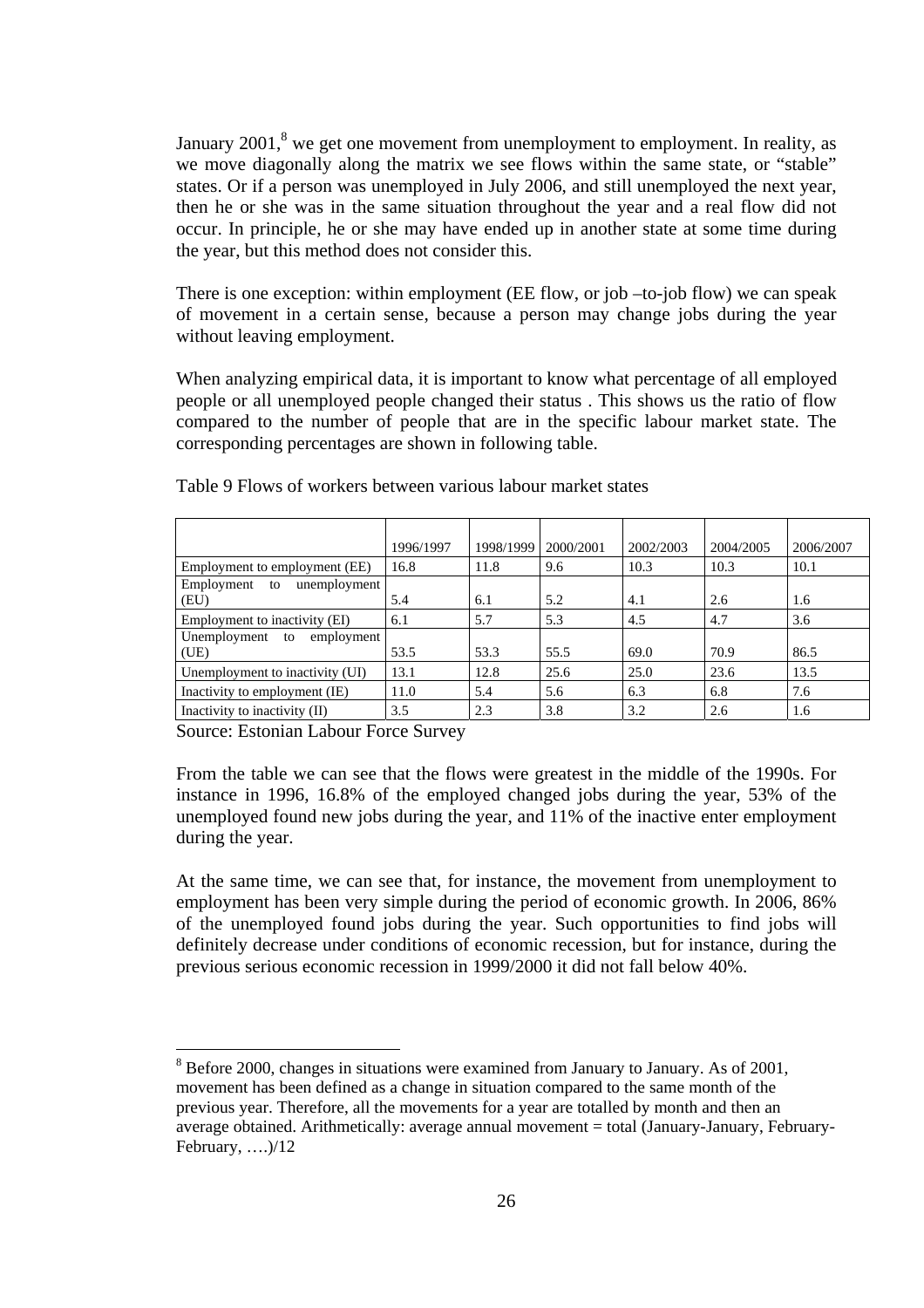#### **Job flows**

 $\overline{a}$ 

Job flows is not defined as the physical movement of jobs, for instance from Estonia to countries with cheaper labour such as China, but the creation or destruction of jobs within companies. Using the data from the Business Register, a job is eliminated when, compared to the previous January, the job no longer exists in January of the following year. The creation of jobs is the opposite. Five indicators are used – the job creation rate, job destruction rate, net change, and the gross rate or change between the two and excess job reallocation rate, i.e. the gross effect subtracted from the absolute value of the net effect. The higher the net effect, the more volatile or flexible the labour market, the more jobs are eliminated and new jobs created.

This strand of empirical research has gained importance after research by Davis and Haltiwanger (1992) was published, and has produced a lot of evidence from the Western countries. The main findings, as summarised by Haltiwanger, Lehmann, and Terrell (2003), are that (1) in early transition, job destruction dominates job creation, whereas at later stages job destruction and creation are roughly equal; (2) there was a large increase in worker flows<sup>11</sup> when the transition began, (3) small and new private firms contribute to job creation disproportionately, while most of the job destruction occurs among stateowned firms, (4) there is vast heterogeneity in job creation and destruction within narrowly defined industries, but inter-industry reallocation is still more important than in western economies.



Figure 12 Job flow indicators in Estonia (% of unemployment)

Source: J. Masso's calculations based on Estonian Business Register data

<span id="page-26-0"></span><sup>&</sup>lt;sup>11</sup> Worker flows (flows between places of employment and employment status) are related to job flows as follows. The sum of job creation and job destruction induces the maximum amount of worker reallocation induced by the flow of jobs between firms, while larger job creation and destruction equal the minimum worker reallocation (Davis *et al*., 1997).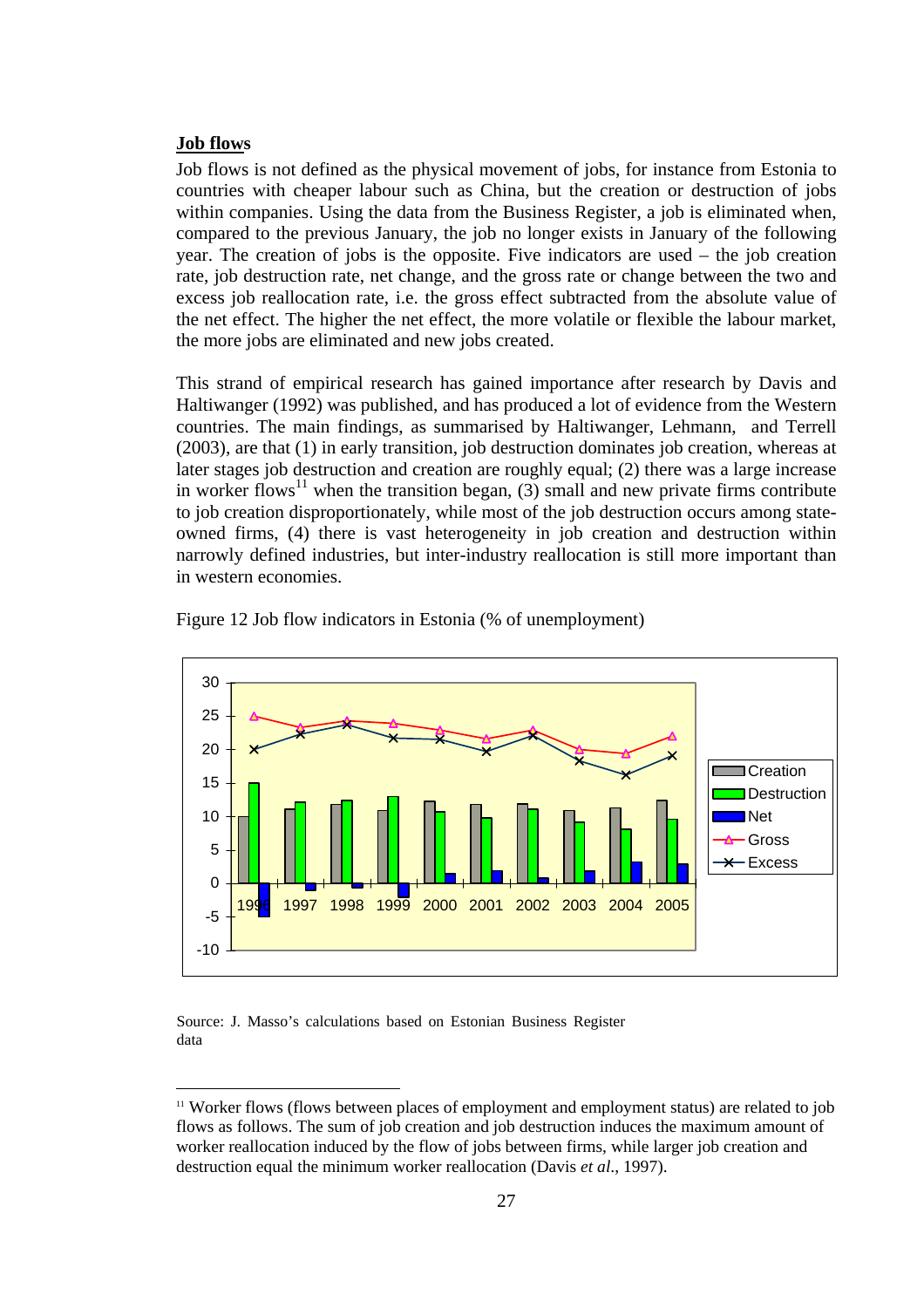Examining the dynamics of the net effect in Estonia (Figure 12), we see that this has constantly fluctuated at about 20%. When good times prevail in the economy, it is slightly less than 20%, for instance, the corresponding indicator was 19.1% in 2006 and during the economic recession of 1999 the corresponding indicator was 21.7%.

When we put the Estonian indicators into an international context (Figure 13), we see that labour market volatility is lower in Estonia than it is in the Nordic countries, but is at the same level as the US. We can observe that job flows in Lithuania and Poland are slightly higher to that of Estonia. Job creation and destruction indicators for the old EU member states are many times smaller than the corresponding indicators for Estonia. Therefore, the flows of people between various labour market states and the statistics for the destruction and creation of jobs do not confirm that Estonia is characterized by a very rigid labour market.



Figure 13 Creations of jobs indicators in international comparison (% of unemployment)

Source: Masso, Eamets Philips 2006

Netherlands Germany U.K. 2003 Finland Denmark Sweden US 1997 Latvia 2004 Lithuania Estonia

**U.K. 2003** 

Denmark

**Jetherlands** 

-10,0%

 $\overline{a}$ 

Poland Slovenia Bulgaria Romania Romania<br>Belgium

There is definitely some statistical information noise in this data, because the relabeling of jobs and redistribution of functions within companies are reflected ostensibly as job destruction or creation. But similar bias exists in all databases that reflect register data. In addition, Eamets & Masso, 2005, have given violations of the Labour laws as the reason for job mobility. Although it is relatively complicated to lay off workers according to the law, a large number of workers leave their jobs by "mutual agreement"<sup>9</sup>, which usually means that the worker often does not receive the benefits he or she is entitled to (unless a special agreement is reached).

ithuania

atvia 2004

<span id="page-27-0"></span><sup>&</sup>lt;sup>9</sup> This means according Estonian legislation, that workers left job voluntarily and they re not eligible for benefits. There are lot of anecdotal evidence that these workers were forced to leave by management.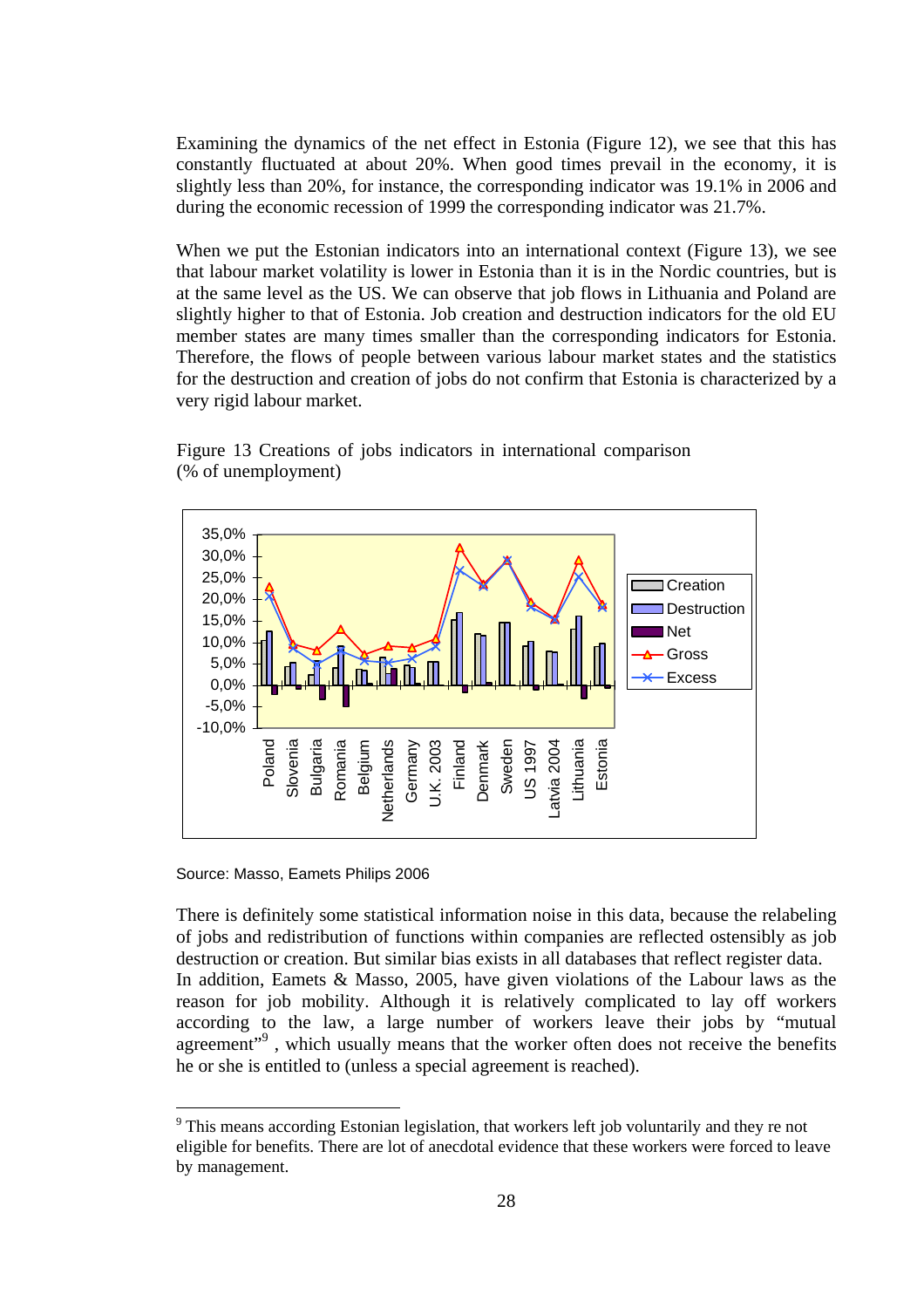In summary, it can be said that an analysis of the micro indicators confirms our assertion – Estonia's labour market is flexible and operates as a kind of buffer for balancing the economy. This is proven by the relatively large flows between labour market states and the high rate of job creations and destructions. The final indicator is the rapidly increasing unemployment rate under conditions of the economic recession starting from the third quarter of 2008.

### **Conclusions**

In Estonia, liberal market economy, small public sector, and relatively low tax burden result in scarce resources for policies. Annually balanced state budget has pro-cyclical nature, which means it works well during economic boom exaggerating growth through growing public expenditures. Opposite will take place during recession when government tries to cut expenditures in order to keep budget deficit under control. As personal income tax rate is flat and relatively low (21 %) and corporate income tax is 0 % (from reinvested profit) government also miss sufficient automatic stabilisers. In general we can say that government does not has fiscal tools to smooth cyclical fluctuations.

Additionally, the currency board system sets restrictions for money supply as well as for restraining inflation. Central bank does not control inflation in such case. Only tool for money supply is reserve requirement rate for commercial banking. But as all Estonian banks belong to their mother banks in Scandinavia, they do not have any restriction during a boom to borrow cheap money form Scandinavia. So their financial possibilities to increase money supply did not depend on their reserves.

Thus, in such a situation only flexible labour market can act as economic "buffer" for macroeconomic adjustment. Until 2009, the labour market has been quite successful in this role. Compared to other EU member states, the Estonian labour market is considered very flexible. Although employment protection legislation (EPL) shows that Estonia has relatively rigid labour market, a broader approach observing several different aspects of labour market flexibility reveals the opposite. Even though the employment protection index in Estonia is relatively high, the job destruction and job creation are very high as well. This may result from low law enforcement, but moreover, low administrative capacity of state institutions and weak trade unions may explain the situation. Initial data of 2009 also prove flexibility of labour market, within a year unemployment has escalated from 4 % to 13% and average nominal wages has declined more that 10 per cent during the first part of the year.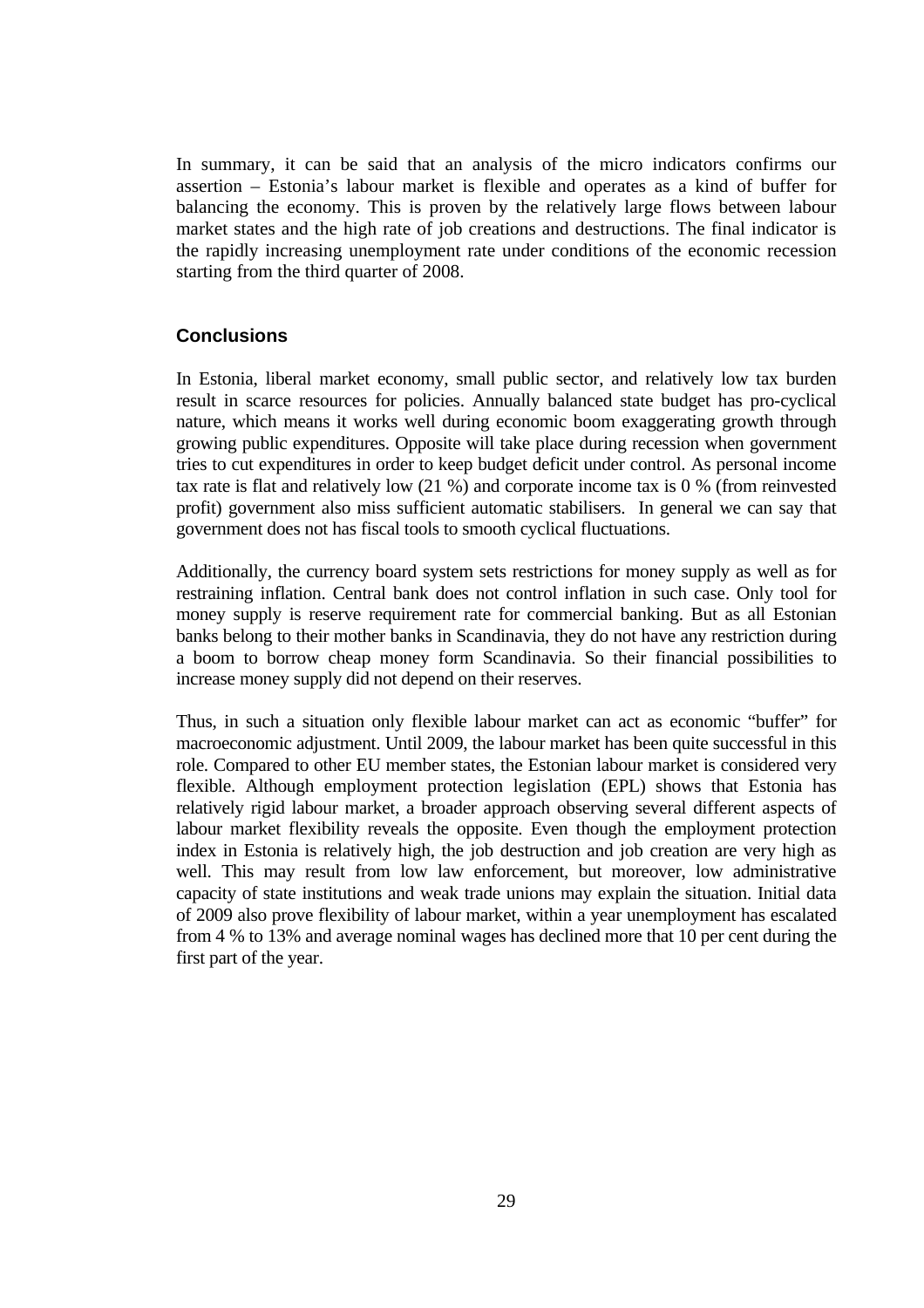### **References**

Action Plan for Growth and Jobs 2008-2011 for the implementation of the Lisbon Strategy. Republic of Estonia, Tallinn, 2008, 116 p.

**Allen, M.** IMF-Support Adjustment Programs in Central and Eastern Europe, in Central and Eastern Europe: Road to Growth. moderator Winkler, G., Washington DC, Austrian National Bank, 1992, pp. 23-61.

**Arro, R., Eamets, R., Järve, J., Kallaste, E., Philips, K.** Labour market flexibility and employment security – Estonia. Employment paper No. 25, Geneva: International Labour Organization, 2001, 85 p.

**Berg, A., Sachs, J. D.** Structural Adjustment and International Trade in Eastern Europe: the case of Poland, presented at the Economic Policy Panel, October 1991, Prague.

**Davis, S. J., and Haltiwanger, J. C.** (1992). Gross job creation, gross job destruction and employment reallocation. *Quarterly Journal of Economics*, 107, No. 3, 819−863.

Development of Banking System in 1993. Eesti Pank Annual Report 1993 [http://www. eestipank.info/pub/en/dokumendid/publikatsioonid/seeriad/aastaaruanne/\_1993/\_4.html]

**Eamets, R.** Labour Market and Employment Issues of Transition Economies: the Case of Estonia. Communist Economies & Economic Transformation , IEA, London, Vol. 6 No 1.1994, pp.55-73.

**Eamets, R**. Some Insight Views into the Macroeconomic Performance of the Estonian Economy in 1989-1997. Estonian Social Science Online, 1999, No. 1. 16 p. [http:// www.psych.ut.ee/esta/online/1999/1999\_1.html]

**Eamets, R. Tuvikene, M.** Üldised arengud Eesti tööturul - Tööturg 2005 Labour Market. Aastakogumik. Toimetaja L. Haugas. Tallinn: Statistikaamet, 2006, lk 9-22.

Eamets, R., Arro, R. Cross-Country Analysis of Employment Policies in Candidate Countries European Training Foundation, Aarhus-Tallinn 2000, mimeo.

**Eamets, R., Paas, T.** Conclusion - Labour Market Flexibility, Flexicurity and Employment. Edited by T. Paas, R. Eamets. New York, 2007, pp 183-186.

**Eamets, R., Philips, K., Annus, T.** Eesti tööturg ja tööpoliitika. Tartu: Tartu Ülikooli Kirjastus, 2000, 192 lk.

Eesti majanduskasvu ja tööhõive tegevuskava 2005–2007 Lissaboni strateegia rakendamiseks. Eesti Vabariik, Tallinn 2007, 92 lk. [http://www.riigikantselei.ee/failid/ 2007\_10\_04\_Eesti\_eduaruanne\_20072.pdf]

Estonia's Economy in 2007, Eesti Pank Annual Report 2007, pp 110-123.

Estonian corporate tax reform 2009: No major changes expected. Baltic Business Review 25.11.2008 [http://www.balticbusinessnews.com/Default2.aspx?BlogID=a3 b9fb70-3ed9-419f-b8a9-16bc44d746a8&open=four]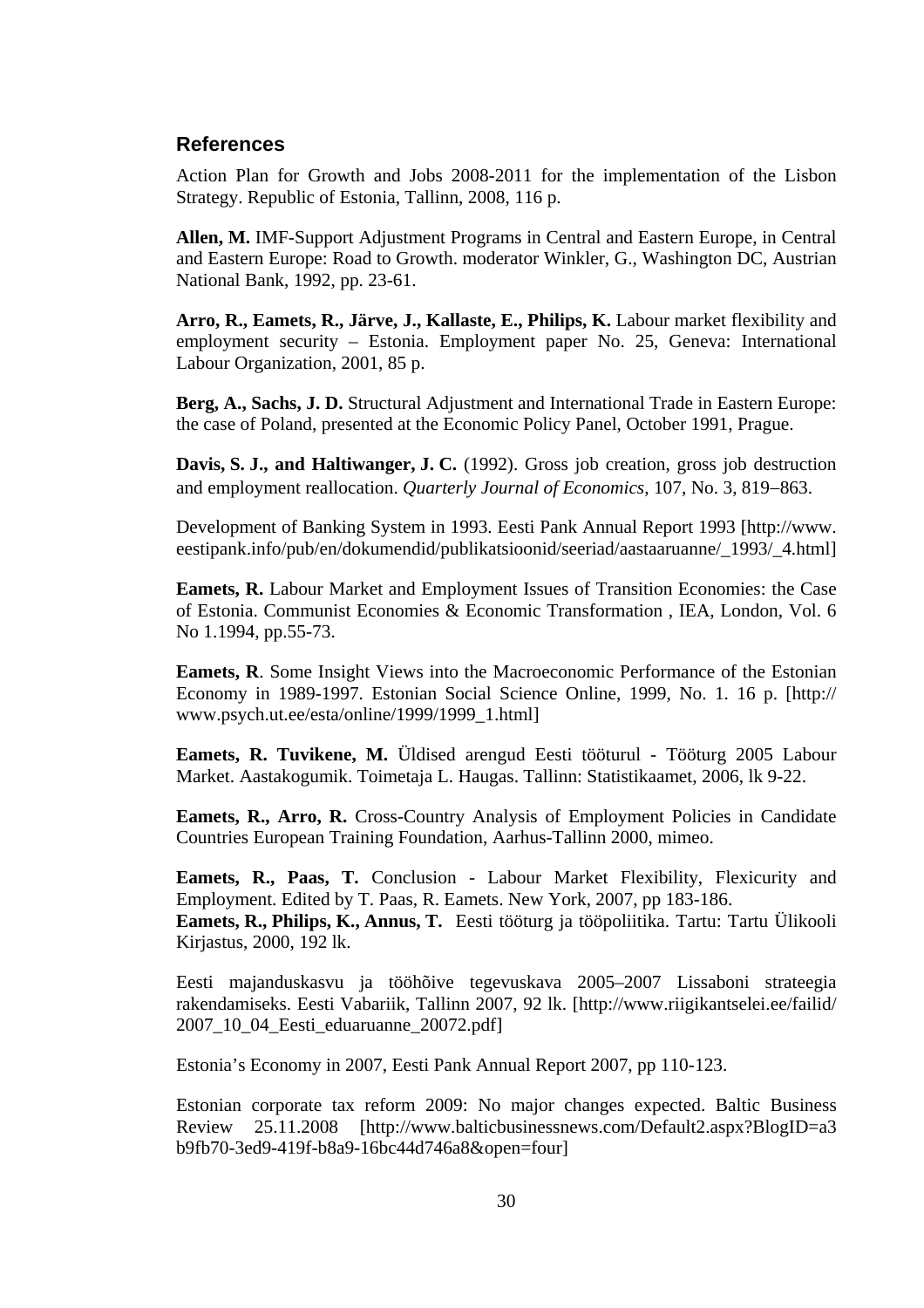Estonian Human Development Report 2008. Tallinn: Eesti Koostöö Kogu, 2009, 177 p.

Eurostat Statistics Database [http://epp.eurostat.ec.europa.eu/portal/page/portal/statistics /search\_database]

Expenditure on Labour Market Policies. CESifo DICE Report 3/2008. [http://www.cesifo-group.de/portal/page/portal/DICE\_Content/LABOUR\_MARKET AND\_MIGRATION/LABOUR\_MARKET/LM100\_ACTIVE\_LABOUR\_MARKET\_P OLICIES/dicereport308-db3.pdf]

Fifteen Years of the Estonian Kroon. Eesti Pank Annual Report 2007, pp. 24-34.

Finantssektor. Eesti Pank Annual Report 1998 [http://www.eestipank.info/pub/et /dokumendid/ publikatsioonid/seeriad/aastaaruanne/\_1998/\_3.html#\_ftn1]

**Gillies, J., Leimann, J., Peterson, R.** Making a Successful Transition from a Command to Market Ecnomy: the lessons from Estonia. – Command to Market Economy, 2002, Vol. 10, No. 3, pp. 175-186.

**Haltiwanger, J., Lehmann, H., and Terrell, K**. (2003). Job Creation and Job Destruction in Transition Countries. *Economics of Transition*, 11, No. 2, 205−219.

Health, Labour and Social Sector in 2007, Ministry of Social Affairs, Tallinn: 2008, 112 p.

**Jones, D. C., Kalmi, P., Mygind, N.** Choice of ownership structure and firm performance: Evidence from Estonia. BOFIT Discussion Papers, 2003, No. 7, 43 p. **Kaldoja, K.** Stabilisatsioonireservist võetakse 3,5 miljardit. – Ärileht, Eesti Päevalehe lisaleht, 30. aprill, 2009. [http://www.arileht.ee/artikkel/467156]

**Kalmi, P.** The Rise and Fall of Employee Ownership in Estonia, 1987–2001. Europe-Asia Studies, 2003, Vol. 55, No. 8, 1213–1239.

Keskkonnaministeeriumi arengukava aastateks 2009-2012. Eesti Vabariik, Tallinn 2008, 113 lk. [http://www.envir.ee/orb.aw/class=file/action=preview/id=1092156/Org. AK2009-2012.pdf]

Komisjoni korraline aruanne eesti edusammude kohta Euroopa Liiduga liitumisel. 1999, 67 lk [http://www.riigikantselei.ee/failid/1999aruanne2.pdf]

**Kuddo, A.** Social Transition in the Former Soviet Union States, World Bank, mimeo, 1997

**Laar, M.** Estonia: little country that could. London: CRCE, 2002, 390 p.

Labour Market in Estonia 2009 - Looking for Safer Boats in the Storm. Mutual Learning Programme, Luxembourg, 14 April 2009, 10 p. [http://www.mutual-learningemployment.net/Downloads/Luxembourg2009/Estonia Peer country comments paper. pdf]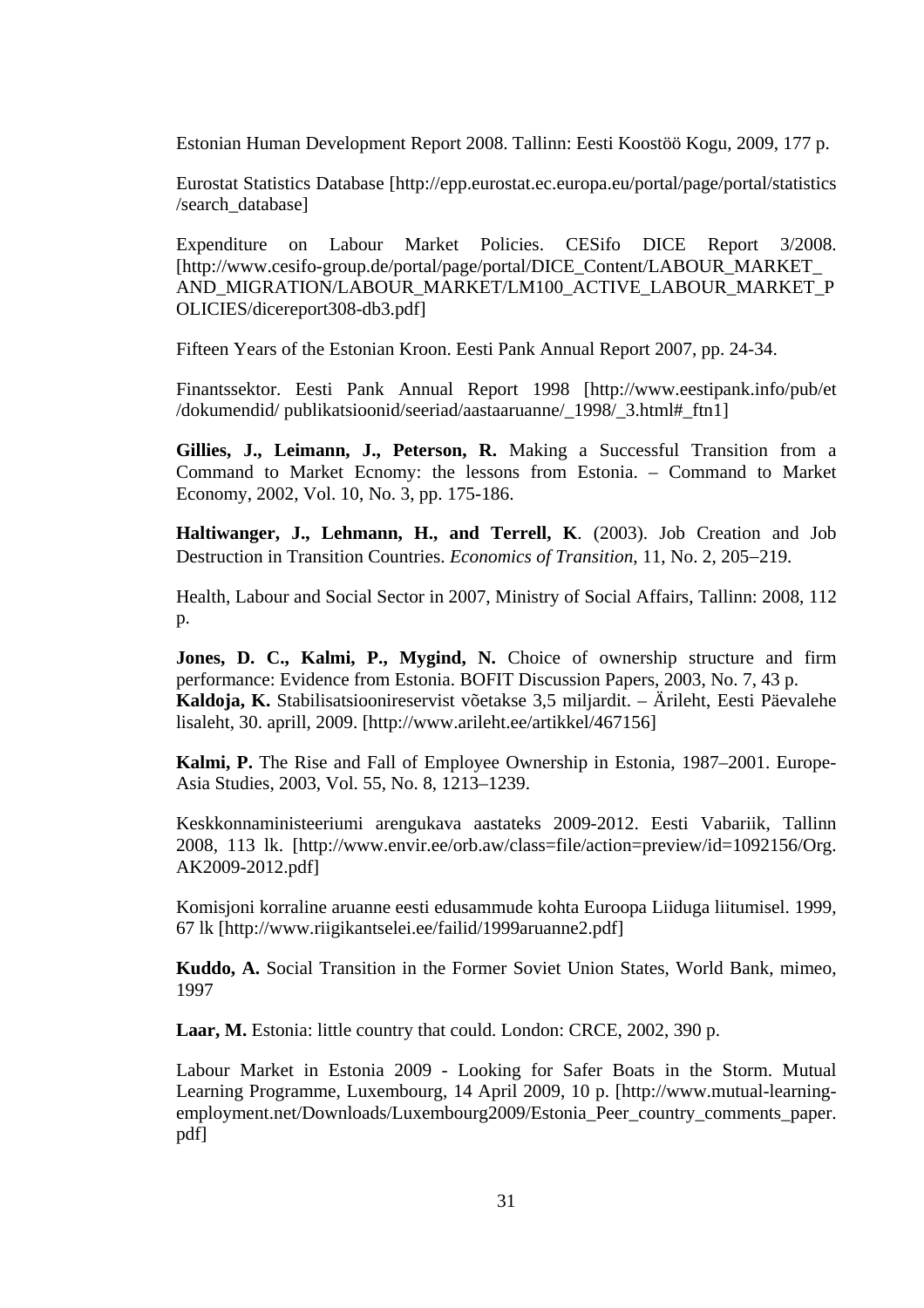**Leetmaa, R., Võrk, A., Eamets, R., Sõstra, K.** Aktiivse tööpoliitika tulemuslikkuse analüüs Eestis. Tallinn : Poliitikauuringute Keskus PRAXIS, 2003, 108 lk.

Liitumiseelne majandusprogramm. Eesti Vabariik, Tallinn, 2003, 113 lk.

**Maadvere, E.** Väliskabanduse ülevaade. 1999, 5 lk. [http://www.agri.ee/public/ juurkataloog/trykised\_web/AR99-05.pdf]

**Masso, J., Eamets, R.** Macro-Level Labour Market Flexibility in the Baltic States. – Labour Market Flexibility, Flexicurity and Employment. Edited by T. Paas, R. Eamets. New York, 2007, pp. 101-142.

**Masso, J., Paas, T.** Social Protection Systems and Labour Market Policies in the Baltic States. – Labour Market Flexibility, Flexicurity and Employment. Edited by T. Paas, R. Eamets. New York, 2007, pp. 143-183.

**Nellis, J.** The World Bank, Privatization and Enterprise Reform in Transition Economies: A Retrospective Analysis. Wachington D. C.: The Word Bank, 2002, 62 p.

**Osband, K.** Index number biases during price liberalisation, IMF Staff Papers, No 39, June, 1992, pp. 287-309.

Riigi eelarvestrateegia 2009-2012. Eesti Vabariik, Tallinn 2008, 58 lk. [http://www.valitsus.ee/failid/RES\_2009\_2012.doc]

Riigi eelarvestrateegia 2010-2013. Eesti Vabariik, Tallinn 2009, 36 lk. [http://www. valitsus.ee/failid/Riigi\_eelarvestrateegia\_2010\_2013.pdf]

**Saarniit, A.** Balanced Budget Can Be Iinterpreted in Many Ways. Eesti Pank Bulletin, 1997 No. 2(29), 1997 [http://eestipank.info/pub/en/dokumendid/publikatsioonid/seeriad /bulletan/bylletaan97/2/article2/index.html?ok=1]

**Saks, Ü.** Estonia's Foreign Trade during Thirteen Years. – Kroon & Economy, 2008, No 1, pp 21-28.

**Schuler K**. Currency Boards [http://www.erols.com/kurrency/] 2009

Statistics Estonia [www.stat.ee]

**Tamm, D., Varblane, U.** Muutused Eesti kaubanduspoliitikas Euroopa Liidu liikmena. Tartu Ülikooli Euroopa Kolledži Toimetised Nr. 27, Tartu, 2004, 33 lk.

Taxation of profits in Estonia. Estonian tax and Customs Board. [http://www.emta.ee /1752?id=1760] 2009

**Terk, E.** Privatisation in Estonia: ideas, process, results. Tallinn: Eesti Tulevikuuuringute Instituut, 2000, 223 p.

The Estonian Economy Current Status of Competitiveness and Future Outlooks. Estonian Development Fund, Tallinn, 2008.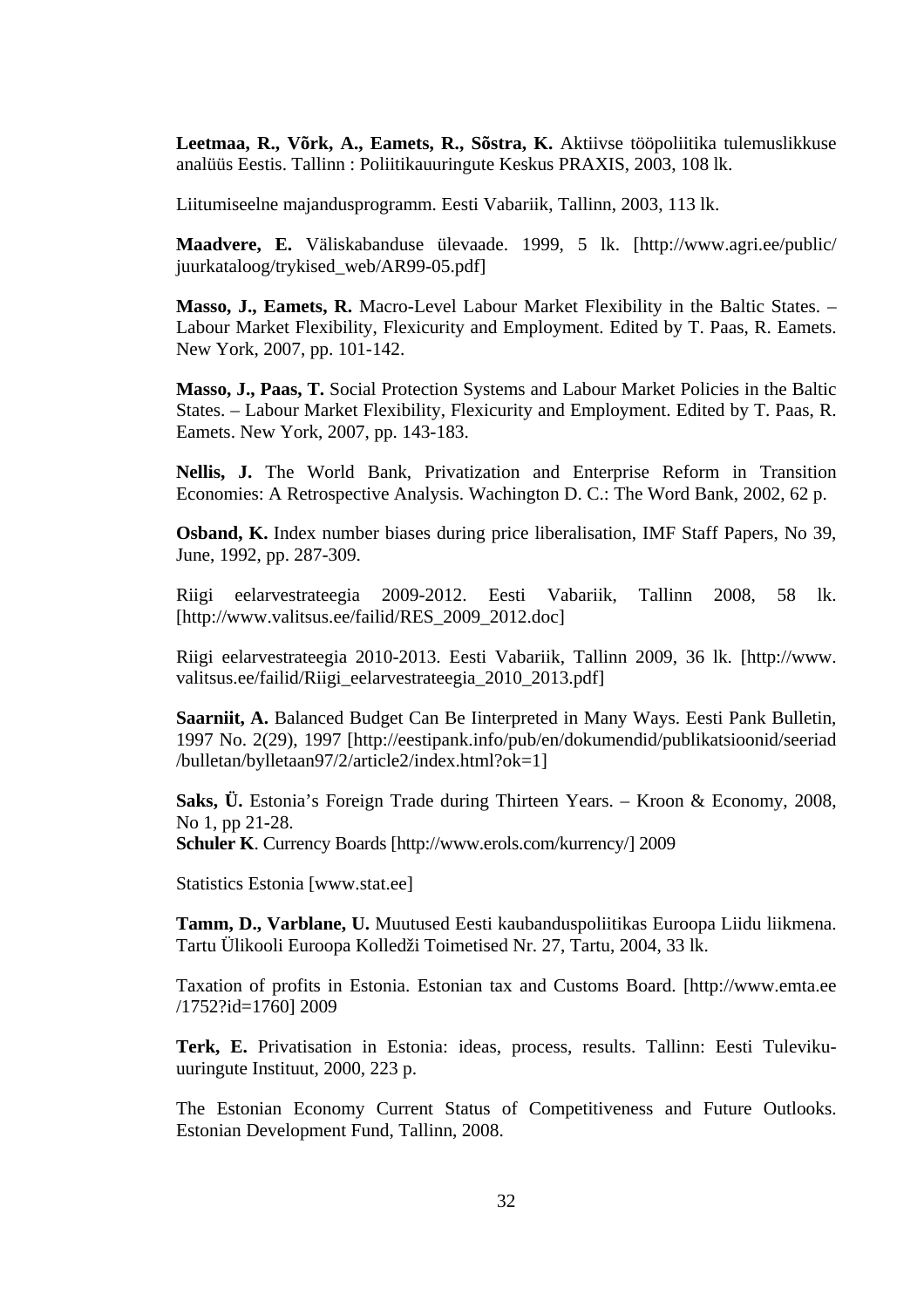**Tiits, M., Kattel, R., Kalvet, T., Kaarli, R.** Competitiveness and future outlooks of the Estonian economy : R&D and innovation policy review. Research and Development Council, Tallinn: State Chancellery, 2003, 72 p.

Tööturuameti maine uuring 2008. Aruanne. Turu-uuringute AS. Tallinn, 2008, 350 lk. [http://213.184.49.171/est/HtmlPages/TTA\_maine\_2008/\$file/TTA\_maine\_2008.pdf]

Töövaldkonna areng 2007. Sotsiaalministeeriumi toimetised nr 5/2008. Toimetaja Ü. Marksoo. Sotsiaalministeerium 2008, 46 lk.

Transforming the Estonian Economy, Estonian Academy of Sciences (EAS) Institute of Economics, Tallinn, 1995.

Transition. World Bank Newsletter, 1997, Vol. 8, No.6, 1997.

**Tur, D., Viilmann, N.** Labour Market Review. 1/2009, Economics Department, Bank of Estonia, 23 p. [http://www.eestipank.info/pub/en/dokumendid/publikatsioonid/ seeriad/tooturu/tooturg\_109.pdf?ok=1]

Ülevaade Eesti Vabariigi riigivõla teenindamisest 1999. aastal, Rahandusministeerium, 2000 [http://www.fin.ee/doc.php?6340]

**Wolfe, J. W.** Privatization in the Former Soviet Union: the Use of International Tenders. Leesburg Virginia: New Venture Development Corporation. 1996, [www.ibs.ee/ibs/economics/privatization.html]